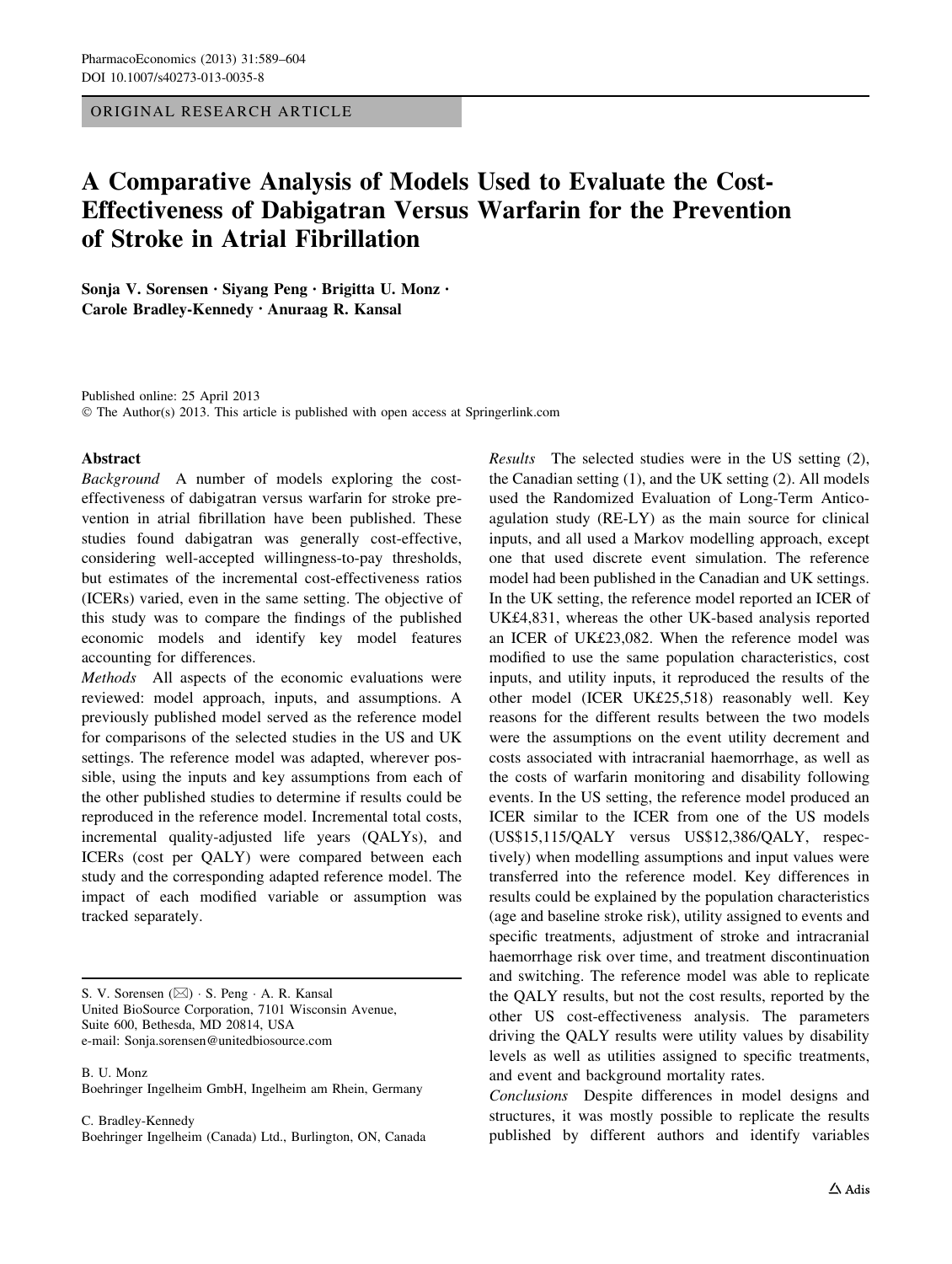responsible for differences between ICERs using a reference model approach. This enables a better interpretation of published findings by focusing attention on the assumptions underlying the key model features accounting for differences.

# Key Points for Decision Makers

- Several economic models have assessed the costeffectiveness of dabigatran for stroke prevention in atrial fibrillation patients in different settings. These models generally found dabigatran to be cost-effective, but the incremental cost-effectiveness ratios (ICERs) varied considerably between them.
- Although the published economic models all use the RE-LY trial to inform key clinical parameters, there were differences in the model assumptions, inputs, structures, and approaches. This study quantifies the differences that led to the different ICER estimates.
- This study assessed quantitatively why the published cost-effectiveness models differed in their overall results and identified the relevant model parameters. Decision makers are then better able to challenge the relevant parameters to arrive at consistent conclusions, even if provided with different model approaches.

## 1 Introduction

Atrial fibrillation (AF) is a common arrhythmia and the leading cause of stroke, an event with high human and economic burden. In the UK, 1.28 % of the total population has AF [[1\]](#page-15-0). In the USA, approximately 2.7 million people had AF in 2010, with a prevalence estimate of 3.8 % in the 65 and older population, and rates are expected to increase [\[2](#page-15-0)]. The direct cost of AF-related stroke is up to UK£24,000 per patient in the UK [\[3](#page-15-0)], whereas in the USA, the estimated direct and indirect economic burden of allcause stroke was US\$34.3 billion in 2008 [[4\]](#page-15-0).

For AF patients at moderate to high risk of stroke, anticoagulation for the prevention of ischaemic stroke is recommended by treatment guidelines [[5–7\]](#page-15-0). Two of the available therapies are warfarin, a vitamin K antagonist, and dabigatran etexilate (dabigatran), a direct thrombin inhibitor. On the basis of the benefits demonstrated in the Randomized Evaluation of Long-Term Anticoagulation Therapy (RE-LY) trial [\[8](#page-15-0), [9](#page-15-0)], dabigatran has been recommended as a cost-effective treatment option in several countries [\[5](#page-15-0), [10–12](#page-15-0)].

Through April 2012, seven economic evaluations have been published in scientific journals assessing dabigatran versus warfarin in the USA  $[13-15]$ , the UK  $[16, 17]$  $[16, 17]$  $[16, 17]$  $[16, 17]$  $[16, 17]$ ,

Canada [[18\]](#page-15-0), and Denmark [\[19](#page-15-0)]. The findings of these models were consistent in indicating the cost-effectiveness of dabigatran 150 mg bid (especially in the US setting where the 110 mg bid dose is not available), or the "sequential" use of 110 mg bid and 150 mg bid use (150 mg bid for patients under 80 years old, 110 mg bid for patients at least 80 years old as per the European and Canadian labels) compared to warfarin versus conventional willingness-to-pay thresholds (US\$100,000/QALY [\[20](#page-15-0)]; UK£30,000/QALY [[21\]](#page-15-0)). The absolute values of the incremental cost-effectiveness ratios (ICERs) varied, however, even within a country setting (Table [1](#page-2-0)). All studies found that the ICERs for dabigatran varied with baseline stroke risk and the level of International Normalized Ratio (INR) control achieved in patients on warfarin, but the final conclusions regarding cost-effectiveness with respect to these factors, particularly INR control, varied.

The availability of different models developed to answer the same general question creates an opportunity to explore the modelling approaches and the assumptions made, to better understand the reasons for any differences in model outcomes [[22\]](#page-15-0). In this study, we compare the findings of published economic models to a reference model. The reference model was adapted incrementally using the inputs and assumptions from each of the selected published models individually to allow a detailed understanding of the major determinants of model result differences. This approach provides more insight than a qualitative review and descriptive comparison of published models.

#### 2 Methods: Review of Studies

#### 2.1 Selection of Relevant Studies

The published cost-effectiveness studies considered in this study were identified using the MEDLINE electronic database (via PubMed). The search terms were ''costeffectiveness'' and ''dabigatran'' and ''atrial fibrillation'', and the search was limited to studies published in English through April 2012. The resulting abstracts were screened for papers reporting original cost-effectiveness models, which yielded a total of seven studies [\[13–19](#page-15-0)]. Only the models that examined the same patient populations and the same overall research question underwent a detailed comparison.

The study by Kamel et al. [[14\]](#page-15-0) was excluded from this analysis because the patient population reflected only a subgroup of patients who had experienced a prior stroke or TIA. The study by Langkilde et al. [\[19](#page-15-0)] was also excluded as it was based on the model used in the current study as the reference model and no other Danish-setting costeffectiveness analysis was available for comparison.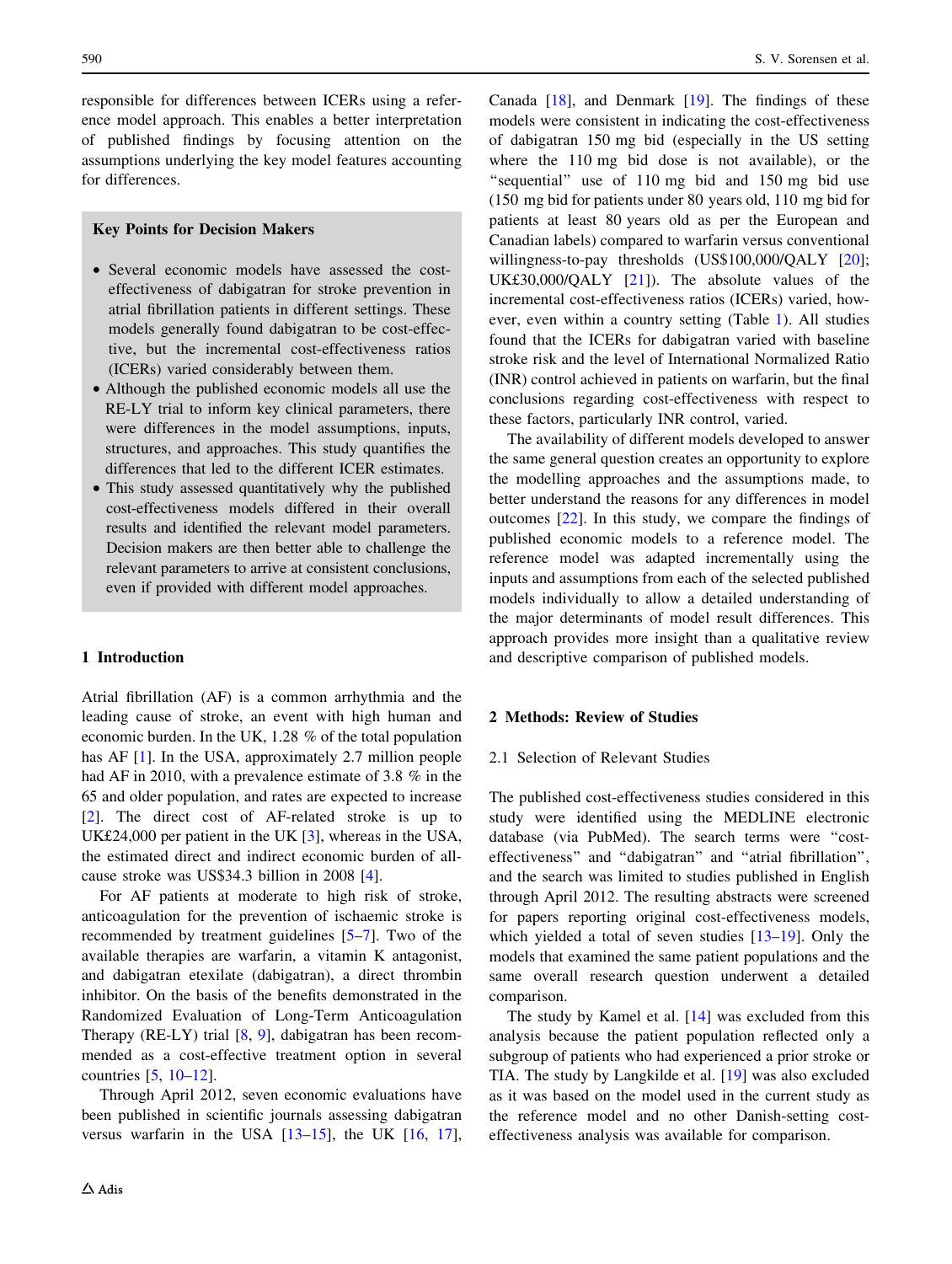<span id="page-2-0"></span>

|                                                                        |                                                                                                                                                                    | Table 1 Overview of economic studies of dabigatran versus warfarin for stroke prevention in patients with atrial fibrillation |                                                                                                      |                            |                                                                                                                              |
|------------------------------------------------------------------------|--------------------------------------------------------------------------------------------------------------------------------------------------------------------|-------------------------------------------------------------------------------------------------------------------------------|------------------------------------------------------------------------------------------------------|----------------------------|------------------------------------------------------------------------------------------------------------------------------|
|                                                                        | Sorensen et al. [18]                                                                                                                                               | Freeman et al. [13]                                                                                                           | Shah and Gage [15]                                                                                   | Kansal et al. [16]         | Pink et al. [17]                                                                                                             |
| Funding                                                                | Manufacturer                                                                                                                                                       | Independent <sup>c</sup>                                                                                                      | Independent <sup>c</sup>                                                                             | Manufacturer               | Medical Research Council                                                                                                     |
| Country setting                                                        | Canada                                                                                                                                                             | SU                                                                                                                            | <b>SU</b>                                                                                            | UK                         | UK                                                                                                                           |
| Perspective                                                            | Canadian healthcare setting                                                                                                                                        | US healthcare setting                                                                                                         | US healthcare setting                                                                                | UK National Health Service | UK National Health Service                                                                                                   |
| Population                                                             |                                                                                                                                                                    |                                                                                                                               |                                                                                                      |                            |                                                                                                                              |
| Dabigatran 150 mg bid                                                  |                                                                                                                                                                    |                                                                                                                               |                                                                                                      |                            |                                                                                                                              |
| Starting age of cohort                                                 | 71 years                                                                                                                                                           | 65 years                                                                                                                      | 70 years                                                                                             |                            |                                                                                                                              |
| Sex (% male)                                                           | 63.6                                                                                                                                                               | Not specified                                                                                                                 | $50\,$                                                                                               |                            |                                                                                                                              |
| Seq. dabigatran <sup>a</sup>                                           |                                                                                                                                                                    |                                                                                                                               |                                                                                                      |                            |                                                                                                                              |
| Starting age of cohort                                                 | 69.1 years                                                                                                                                                         |                                                                                                                               |                                                                                                      | 69.1 years                 | 71.5 years                                                                                                                   |
| Sex (% male)                                                           | 65                                                                                                                                                                 |                                                                                                                               |                                                                                                      | 65                         | 63.6                                                                                                                         |
| Price of dabigatran (per<br>day) used in analysis                      | CAD\$3.20                                                                                                                                                          | $USS8.00$ (updated price <sup>4</sup> )                                                                                       | US\$8.88                                                                                             | <b>UK£2.52</b>             | <b>UK£2.52</b>                                                                                                               |
| Analysis time horizon                                                  | Lifetime                                                                                                                                                           | Lifetime (max. 35 years)                                                                                                      | Lifetime (max. 20 years)                                                                             | Lifetime                   | Lifetime                                                                                                                     |
| Model design                                                           | Markov (29 health states)                                                                                                                                          | Markov (9 health states)                                                                                                      | Markov (8 health states)                                                                             | Markov (29 health states)  | Discrete event simulation                                                                                                    |
| Clinical events tracked in<br>the model                                | treatment discontinuation,<br>IS (primary and recurrent),<br>(primary and recurrent),<br>ECH, minor bleedings,<br>ICH (excluding HS).<br>SE, TIA, AMI, HS<br>death | IS, TIA, MI, ICH (includes<br>HS), major bleedings,<br>death                                                                  | bleedings (including ICH,<br>bleedings, dyspepsia,<br>HS, ECH), minor<br>IS, TIA, MI, major<br>death | See Sorensen et al.        | Stroke/SE (composite), PE,<br>treatment discontinuation<br>TIA, AMI, ICH, major<br>and minor bleedings,<br>death, dyspepsia, |
| Disability levels post events                                          | Independent, moderate,<br>totally dependent                                                                                                                        | Mild; moderate-severe                                                                                                         | Mild and major                                                                                       | Same as Sorensen et al.    | Not stratified                                                                                                               |
| Risk of IS                                                             | change in CHADS <sub>2</sub> score <sup>b</sup><br>Projected based on the                                                                                          | Increased every 10 years                                                                                                      | increased every 10 years<br>higher in patients with<br>IS risk assumed to be<br>stroke history and   | Same as Sorensen et al.    | change in CHADS <sub>2</sub> score<br>Projected based on the                                                                 |
| Risk of ICH                                                            | Increased after age 80                                                                                                                                             | Increased every 10 years                                                                                                      | No projection of ICH risk                                                                            | Same as Sorensen et al.    | projected based on change<br>Risk of major bleeding<br>in CHADS <sub>2</sub> score                                           |
| Second-line treatment after<br>discontinuation of initial<br>treatment | Aspirin or no treatment                                                                                                                                            | Aspirin                                                                                                                       | warfarin pts can receive<br>Aspirin following IS,<br>dabigatran                                      | Same as Sorensen et al.    | Dabigatran pts: warfarin or<br>Warfarin pts: aspirin<br>aspirin                                                              |
| Model results (ICER as cost/QALY)                                      |                                                                                                                                                                    |                                                                                                                               |                                                                                                      |                            |                                                                                                                              |
| Seq. dabigatran <sup>a</sup> versus<br>warfarin                        | CAD\$10,440                                                                                                                                                        | Ź                                                                                                                             | Ź                                                                                                    | UK£4,831                   | UK£24,340                                                                                                                    |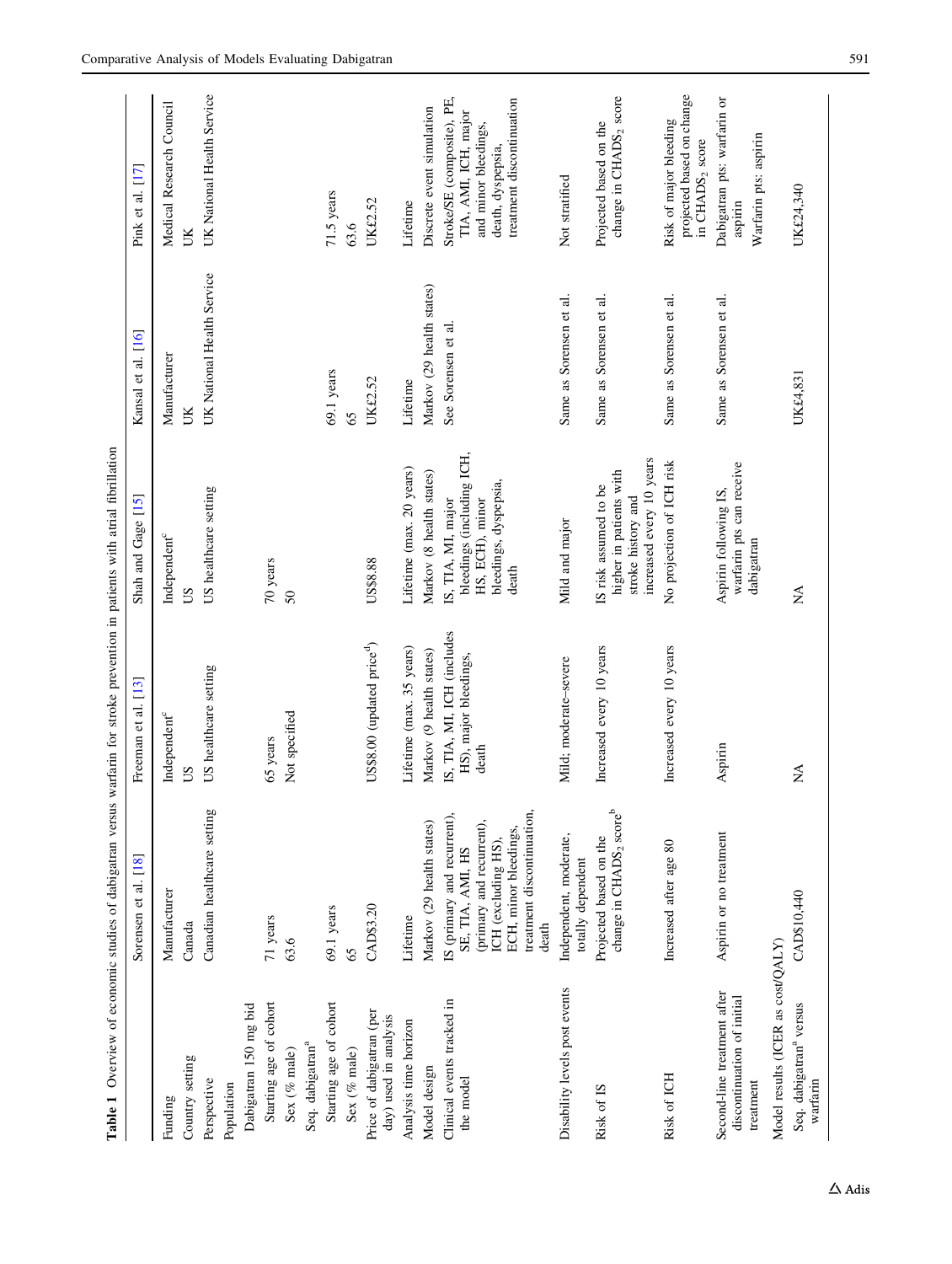| Table 1 continued                                        |                                                                                                                                                                              |                                                                                                                                                                                                                                                         |                    |                                                                                                                           |                                                    |
|----------------------------------------------------------|------------------------------------------------------------------------------------------------------------------------------------------------------------------------------|---------------------------------------------------------------------------------------------------------------------------------------------------------------------------------------------------------------------------------------------------------|--------------------|---------------------------------------------------------------------------------------------------------------------------|----------------------------------------------------|
|                                                          | Sorensen et al. [18]                                                                                                                                                         | Freeman et al. [13]                                                                                                                                                                                                                                     | Shah and Gage [15] | Kansal et al. [16]                                                                                                        | Pink et al. [17]                                   |
| Dabigatran 150 mg versus<br>warfarin                     | CAD\$9.041                                                                                                                                                                   | US\$12,386 <sup>d</sup>                                                                                                                                                                                                                                 | US\$86.000         | Ź                                                                                                                         | UK£23.082                                          |
| Dabigatran versus aspirin                                | Á                                                                                                                                                                            | Ź                                                                                                                                                                                                                                                       | US\$50.000°        | UK£3,457 <sup>f</sup>                                                                                                     | Á                                                  |
| Stated key drivers                                       | Risk of IS and ICH/HS<br>Degree of INR control                                                                                                                               | dabigatran 110 mg dosing<br>Drug cost and relative<br>150 mg dosing and<br>between dabigatran<br>differences in cost                                                                                                                                    |                    | Cost of long-term disability                                                                                              | Duration of dabigatran<br>Risk of IS/SE<br>benefit |
| IS ischaemic stroke, SE systemic embolism, TIA transient | haemorrhage, pts patients, Seq sequential, CAD\$ Canadian dollars, NA not applicable<br><sup>b</sup> CHADS <sub>2</sub> score updated with changes in age and stroke history | The "age-adjusted dosing" scenario in Pink et al. [17]: 150 mg bid for patients <80 years, 110 mg bid for patients $\geq$ 80 years<br><sup>a</sup> Dabigatran "sequential dosing": 150 mg bid for patients <80 years, 110 mg bid for patients ≥80 years |                    | ischaemic attack, AMI acute myocardial infarction, HS haemorrhagic stroke, ICH intracranial haemorrhage, ECH extracranial |                                                    |

<sup>c</sup> The funding sources for Freeman et al. [13] were American Heart Association and Veterans Affairs Health Services Research & Development Service; and for Shah and Gage [15] the American Heart Association, Knowlton Found The funding sources for Freeman et al. [[13](#page-15-0)] were American Heart Association and Veterans Affairs Health Services Research & Development Service; and for Shah and Gage [[15\]](#page-15-0) the

American Heart Association, Knowlton Foundation, and Washington University in St. Louis

 $d$  Estimate using an updated price of dabigatran [33] Estimate using an updated price of dabigatran [\[33](#page-15-0)]

<sup>e</sup> Dabigatran 150 mg versus aspirin Dabigatran 150 mg versus aspirin

 $^{\rm f}$  Sequential dabigatran versus aspirin Sequential dabigatran versus aspirin

 $\Delta$ Adis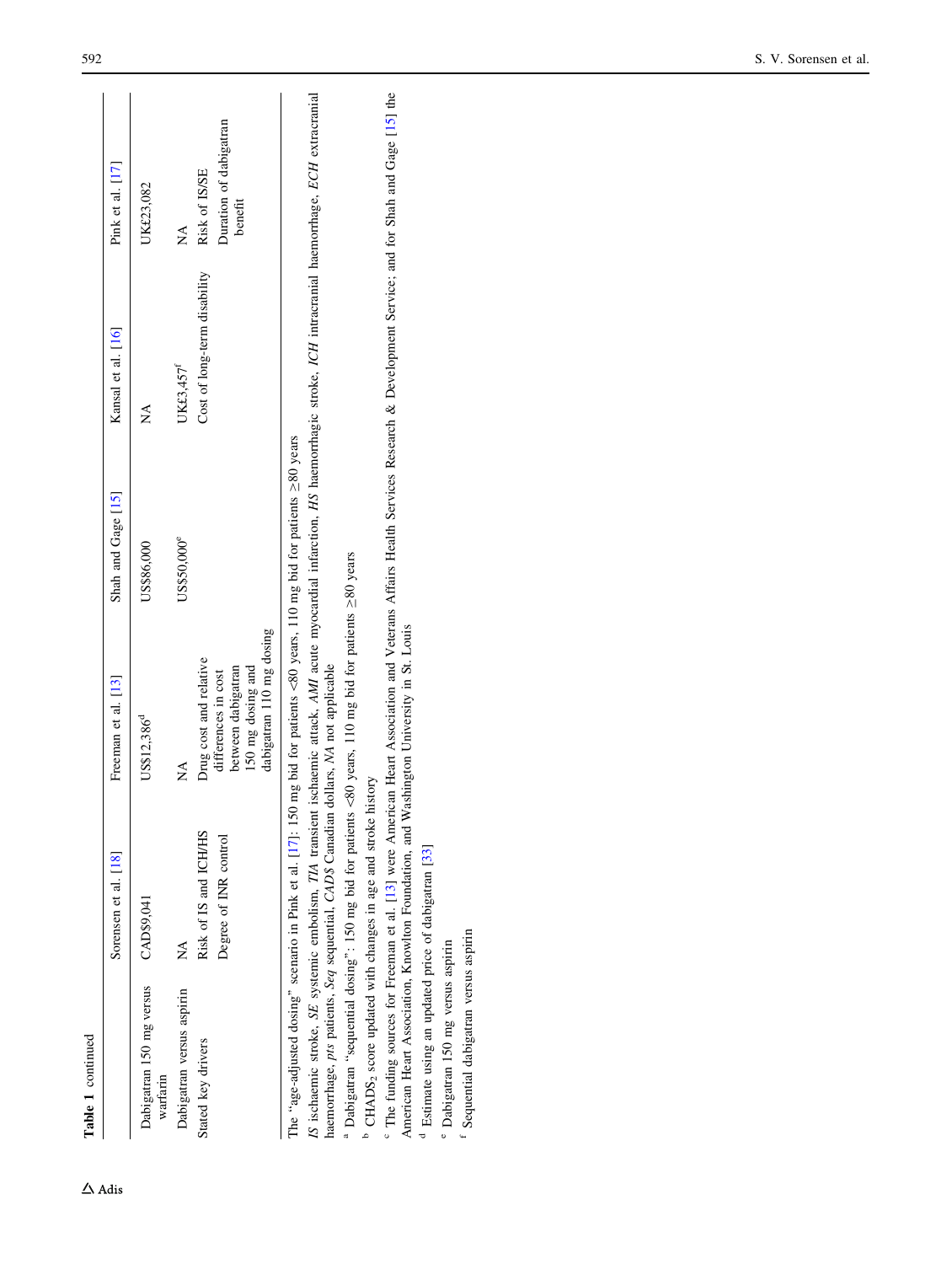A detailed review of the selected cost-effectiveness analyses for dabigatran versus warfarin for stroke prevention in atrial fibrillation patients was undertaken in which the following aspects of the studies were extracted and evaluated: the modelling approach, the definition of the patient populations and their characteristics at baseline, comparators considered, clinical events probabilities, treatment effectiveness, adjustments to project future risk of stroke and bleeding events, cost and utility inputs, and drug switching and discontinuation.

The model previously published by us  $[16, 18]$  $[16, 18]$  $[16, 18]$  $[16, 18]$  served as the reference model for comparisons of studies in the US and UK settings as this study required full access and flexibility to update the reference model programming to suit the comparison models. Sorensen et al. [\[18](#page-15-0)] presented results in the Canadian setting for dabigatran sequential use (the approved Canadian label), dabigatran 150 mg bid (the approved US label), and dabigatran 110 mg bid versus warfarin. This model was used as the reference model for the US setting because it has the relevant US dose included. In the Kansal et al. [\[16](#page-15-0)] model, sequential dosing for dabigatran (the approved UK label) was compared with trial-like warfarin, aspirin alone, and no treatment, from the UK healthcare perspective.

#### 2.2 Systematic Adaptation of Reference Model

To identify the reasons for different results observed in models within the same setting, the reference model was adapted, as closely as possible, to use the inputs and key assumptions from each of the selected published models, including structural differences wherever possible. The objective was to determine if the reference model would produce results similar to the other model(s) once the cumulative effect of the different parameter values and assumptions were incorporated. The revisions to the reference model were conducted systematically. First the population characteristics (age and sex), model time horizon, discount rate, and stroke risk defined by  $CHADS<sub>2</sub>$ score [cardiac failure, hypertension, age, diabetes, stroke (2 points)] at cohort start were changed. Second, all cost inputs for acute events, drugs, warfarin monitoring, and event follow-up were altered to match the model being compared. Finally, health-state utilities applied to acute events and resulting disability were altered. Clinical inputs and further model assumptions were also adapted as necessary. (See list of parameters in Tables [2](#page-5-0), [3,](#page-6-0) [4.](#page-7-0)) Results were evaluated after each step. Analyses lower in the resulting tabulated findings reflect all changed parameters to this point (cumulative); incremental analyses identified those parameters with the greatest effects. The incremental costs, QALYs, and ICERs were compared after considering the cumulative effect of all the parameter value changes.

The reference model was implemented in Excel (version 2003).

### 3 Overview of Studies

## 3.1 General Model Design

The patient populations investigated in the published models were based on the RE-LY trial for patients with non-valvular AF, with and without a history of stroke, with only minor variations in starting patient age and sex distribution (Table [1](#page-2-0)). All studies used a Markov modelling approach, except Pink et al. [[17\]](#page-15-0), who used discrete event simulation (DES).

All models except one [[16\]](#page-15-0) presented results comparing dose-adjusted warfarin with dabigatran 150 mg bid. The reference models and Pink et al. [\[17](#page-15-0)] also presented results for sequential dabigatran dosing (150 mg bid followed by 110 mg bid). Additional comparators to dabigatran included aspirin  $[15, 16]$  $[15, 16]$  $[15, 16]$  $[15, 16]$  or aspirin with clopidogrel  $[15]$  $[15]$ .

The models accounted for second-line treatments triggered after clinical events or non-adherence. For patients on dabigatran, the second-line treatments were aspirin or warfarin  $[17]$  $[17]$  or aspirin only (reference models  $[13]$  $[13]$ ). In the warfarin arm, aspirin was generally the second-line treatment option. An exception is the Shah and Gage model, which assigned warfarin patients to dabigatran following an ischaemic stroke [\[15](#page-15-0)]. This means that the comparator arm included dabigatran as a second-line treatment.

The models tracked the key clinical events recorded in the RE-LY trial. Only the reference models used post hoc analyses of the RE-LY patient-level data in addition to the published estimates to inform specific model parameters and to minimize the number of modelling assumptions. Additional post hoc analysis of the patient-level data was conducted in which the RE-LY population was stratified into those under 80 years of age and those at least 80 years of age. Pink et al. [\[17](#page-15-0)] used another post hoc analysis provided by Boehringer Ingelheim to the US Food and Drug Administration (FDA) [[23\]](#page-15-0) to inform the parameters for the comparison of warfarin versus sequential dabigatran.

The reference models tracked treatment status (on treatment, off treatment, switched), history of stroke, and level of disability (independent, moderate, and totally dependent) through the Markov health states. Pink et al. tracked treatment status, history of stroke, and level of disability within the DES approach [\[17](#page-15-0)]. The model diagrams by Freeman et al. [\[13](#page-15-0)] and Shah and Gage [[15\]](#page-15-0) did not indicate explicit tracking of stroke history and treatment status. All models followed patients for a lifetime, although ''lifetime'' was defined differently—a maximum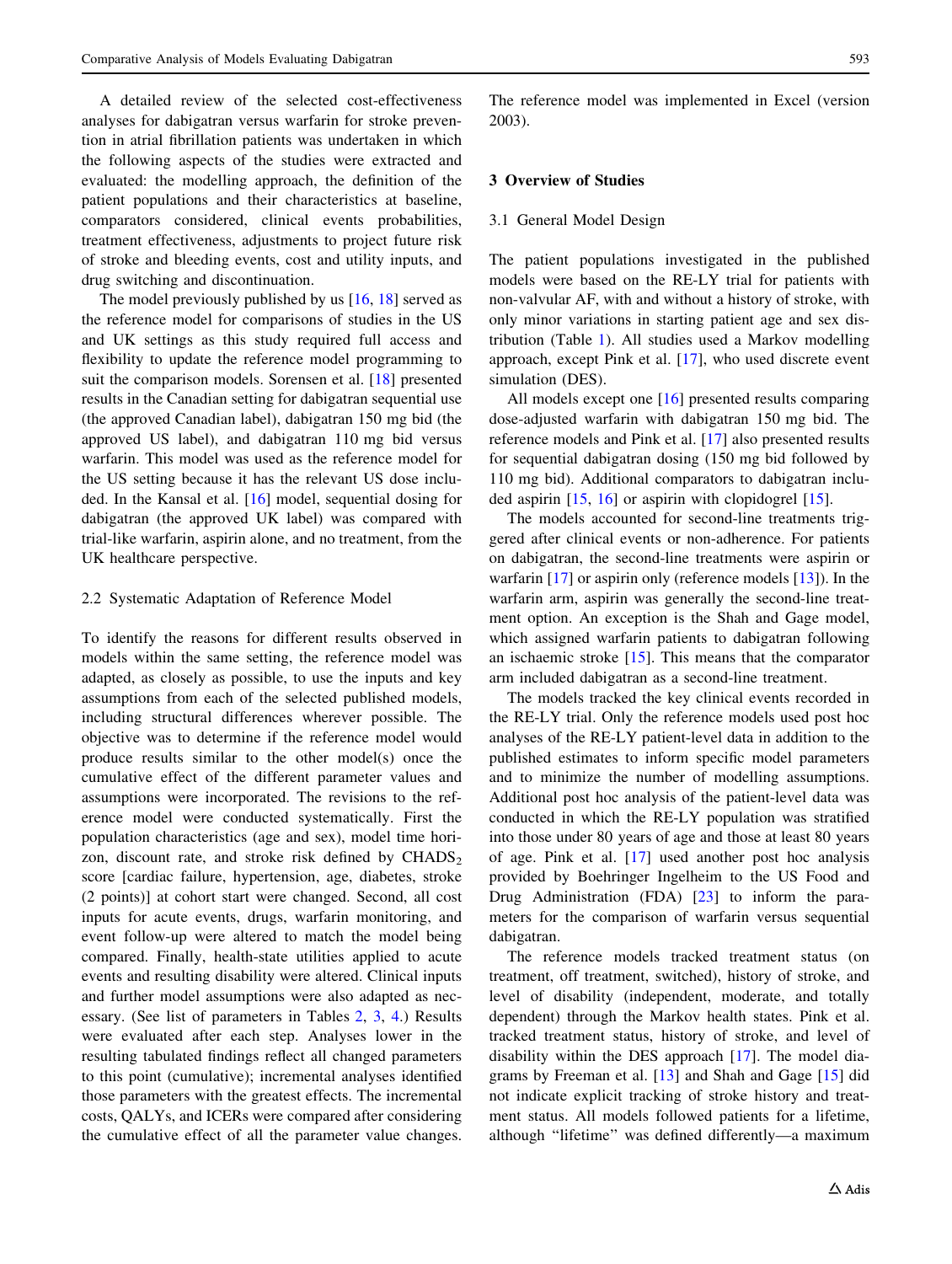|                                                       |                                                      |                                                      | Adaptation to Pink et al.                               |                            |            |
|-------------------------------------------------------|------------------------------------------------------|------------------------------------------------------|---------------------------------------------------------|----------------------------|------------|
|                                                       |                                                      |                                                      | Incremental cost (UK£)                                  | Incremental<br><b>QALY</b> | ICER (UK£) |
| Base case Kansal et al. (RFM)                         |                                                      |                                                      | 1,171                                                   | 0.242                      | 4,831      |
| Base case Pink et al.                                 |                                                      |                                                      | 3,370                                                   | 0.146                      | 23,082     |
|                                                       | Input values RFM                                     | Input values Pink et al.                             | RFM adaptation (incremental effect by row) <sup>c</sup> |                            |            |
| Population <sup>a</sup>                               |                                                      |                                                      |                                                         |                            |            |
| Age and sex (% male)                                  | 69.1 years and 65 %                                  | 71.5 years and 63.6 $%$                              |                                                         |                            |            |
| Model time horizon                                    | Lifetime                                             | Lifetime                                             | 1,141                                                   | 0.207                      | 5,498      |
| Discount rate (health and cost)                       | $3.5\%$                                              | $3.5\%$                                              |                                                         |                            |            |
| CHADS <sub>2</sub> score                              | F-LY<br>CHADS <sub>2</sub> distribution in R         | CHADS <sub>2</sub> distribution in RE-LY             |                                                         |                            |            |
| Cost inputs (UK£)                                     |                                                      |                                                      |                                                         |                            |            |
| Cost of IS and SE                                     | IS: 3,059-24,234                                     | 10,543                                               | 1,064                                                   |                            | 5,129      |
|                                                       | SE: 400-2,373                                        |                                                      |                                                         |                            |            |
| Cost of TIA                                           | 1,064                                                | 840                                                  | 1,068                                                   |                            | 5,146      |
| Cost of major bleeding                                | ICH/HS: 3,059-24,234                                 | 1,685                                                | 1,442                                                   | $\overline{\phantom{a}}$   | 6,952      |
|                                                       | ECH: 1,594-2,109                                     |                                                      |                                                         |                            |            |
| Cost of aspirin                                       | 0.090                                                | 0.020                                                | 1,442                                                   |                            | 6,950      |
| Cost of warfarin                                      | 0.04                                                 | 0.11                                                 | 1,269                                                   |                            | 6,118      |
| Annual warfarin monitoring cost                       | 415                                                  | 198                                                  | 2,735                                                   | J.                         | 13,181     |
| Cost of IS/ICH disability<br>(per 3-month cycle)      | sability level)<br>331-6,088 (stratified by di-      | 2,781 annually, 695 per 3-month cycle                | 4,159                                                   | $\overline{\phantom{a}}$   | 20,047     |
| Utility inputs                                        |                                                      |                                                      |                                                         |                            |            |
| Disutility of IS and SE                               | IS: 0.139                                            | $0.139$ for 1 month ( $0.046$ for one 3-month cycle) | $\mathbf{I}$                                            | 0.206                      | 20,156     |
|                                                       | SE: 0.120                                            |                                                      |                                                         |                            |            |
|                                                       | For one 3-month cycle                                |                                                      |                                                         |                            |            |
| Disutility of TIA                                     | 0.103 for one 3-month cycle                          | $0.103$ for 5 days (0.006 for one 3-month cycle)     |                                                         | 0.205                      | 20,303     |
| Disutility of ECH                                     | 0.181 for one 3-month cycle                          | $0.139$ for 1 month $(0.046$ for one 3-month cycle)  |                                                         | 0.208                      | 19,974     |
| Disutility of minor bleeding                          | $\circ$                                              | 0.06 for 5 days (0.003 for one 3-month cycle)        |                                                         | 0.209                      | 19,936     |
| Post IS utility                                       | sability level)<br>$0.76 - 0.11$ (stratified by dis- | IS $0.58^a$                                          | $\overline{\phantom{a}}$                                | 0.182                      | 22,899     |
| Post ICH utility                                      | 0.76-0.11 (stratified by disability level)           | ICH: 0.76 <sup>b</sup>                               |                                                         | 0.163                      | 25,518     |
| Summary of RFM with Pink et al. input and assumptions |                                                      |                                                      | 4,159                                                   | 0.163                      | 25,518     |

<span id="page-5-0"></span>

 $^{b}$  ICH: 0.81-0.0524 = 0.76  $^{6}$  ICH: 0.81–0.0524 = 0.76

<sup>c</sup> Inputs in the RFM were adapted in a stepwise process with the inputs from the Pink et al. model [17]. The cumulative impact after each step is presented Inputs in the RFM were adapted in a stepwise process with the inputs from the Pink et al. model [[17](#page-15-0)]. The cumulative impact after each step is presented

 $\Delta$ Adis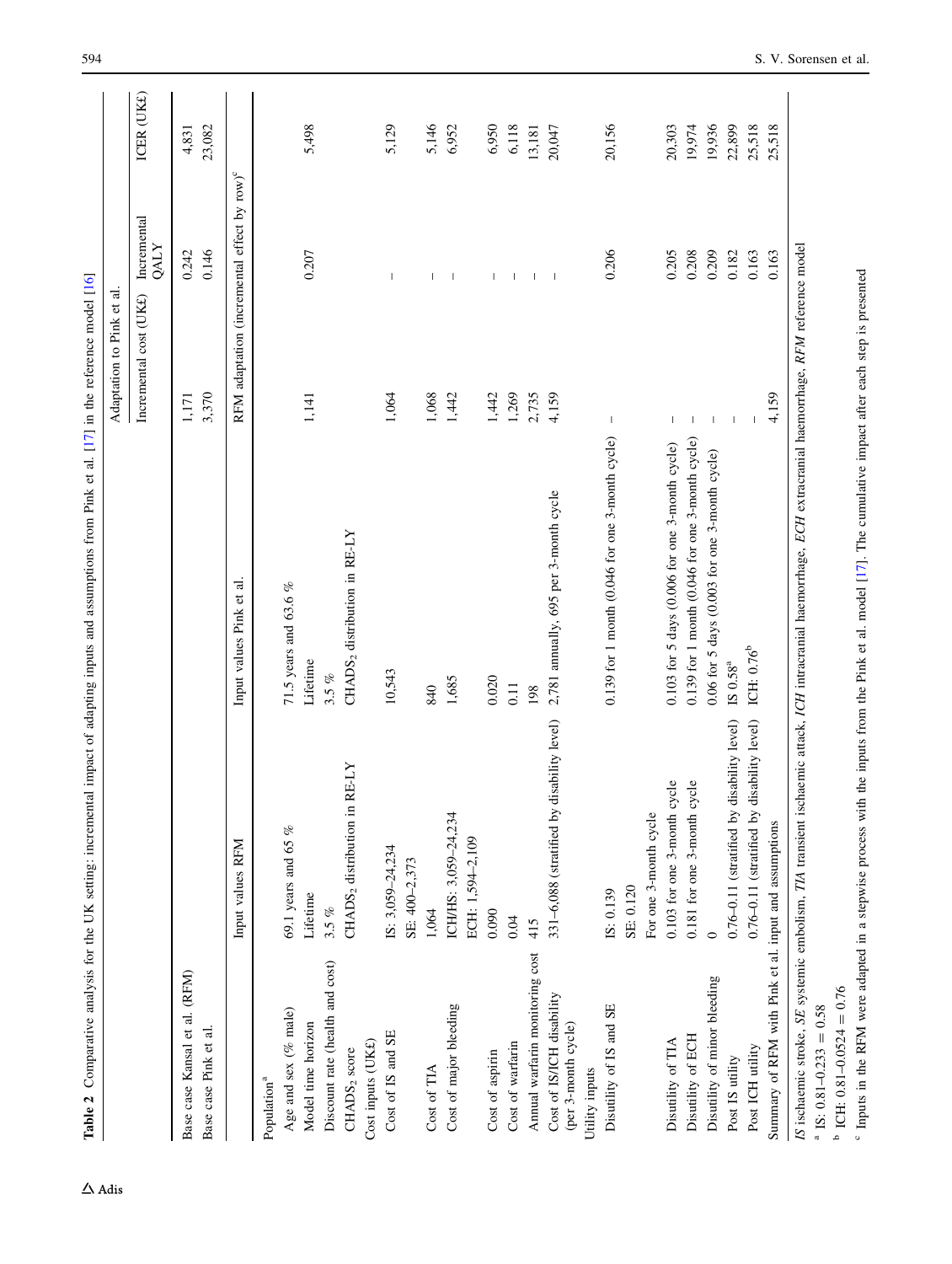<span id="page-6-0"></span>

|                                                                                                                                                                                                                                          |                                                    |                                                       |                                                     | Adaptation to Freeman et al. <sup>d</sup> |                                                                       |               | Adaptation to Shah and Gaged   |                                                                           |                      |
|------------------------------------------------------------------------------------------------------------------------------------------------------------------------------------------------------------------------------------------|----------------------------------------------------|-------------------------------------------------------|-----------------------------------------------------|-------------------------------------------|-----------------------------------------------------------------------|---------------|--------------------------------|---------------------------------------------------------------------------|----------------------|
|                                                                                                                                                                                                                                          |                                                    |                                                       |                                                     |                                           |                                                                       |               |                                |                                                                           |                      |
|                                                                                                                                                                                                                                          |                                                    |                                                       |                                                     | Incremental cost<br>(USS)                 | $\begin{array}{c} {\rm {\bf International}}\\ {\rm QALY} \end{array}$ | (USS)<br>ICER | Incremental cost<br>(US\$)     | $\begin{array}{c} {\rm {\bf International} } \\ {\rm QAL}\,Y \end{array}$ | (USS)<br><b>ICER</b> |
| Base case Sorensen et al.<br>(RFM)                                                                                                                                                                                                       |                                                    |                                                       |                                                     | CAD\$1,655                                | 0.183                                                                 | CAD\$9,041    | CAD\$1,655                     | 0.183                                                                     | CAD\$9,041           |
| Base case Freeman et al.<br>or Shah and Gage                                                                                                                                                                                             |                                                    |                                                       |                                                     | 6,880                                     | 0.56                                                                  | 12,386        | 20,700                         | 0.25                                                                      | 86,000               |
|                                                                                                                                                                                                                                          |                                                    |                                                       |                                                     | RFM with Freeman et al. inputs            |                                                                       |               | RFM with Shah & Gage inputs    |                                                                           |                      |
|                                                                                                                                                                                                                                          | Input values RFM                                   | Freeman et al.<br>Input values                        | Shah and Gage<br>Input values                       | Incremental<br>cost (US\$)                | $\begin{array}{ll} \text{Incremental} \\ \text{QALY} \end{array}$     | (USS)<br>ICER | Incremental<br>cost (US\$)     | Incremental<br>QALY                                                       | (USS)<br><b>ICER</b> |
| Population <sup>a</sup>                                                                                                                                                                                                                  |                                                    |                                                       |                                                     |                                           |                                                                       |               |                                |                                                                           |                      |
| Age and sex (% male)                                                                                                                                                                                                                     | 71 and 63.6 %                                      | $65;$ sex not                                         | 70 and 50 $%$                                       |                                           |                                                                       |               |                                |                                                                           |                      |
|                                                                                                                                                                                                                                          |                                                    | (assumed for<br>specified<br><b>RFM</b>               |                                                     |                                           |                                                                       |               |                                |                                                                           |                      |
|                                                                                                                                                                                                                                          |                                                    | same as RE-LY)                                        |                                                     |                                           |                                                                       |               |                                |                                                                           |                      |
| Model time horizon                                                                                                                                                                                                                       | Lifetime                                           | Lifetime (up to<br>35 years)                          | 20 years                                            |                                           |                                                                       |               |                                |                                                                           |                      |
| Discount rate (health and<br>$\cos t$                                                                                                                                                                                                    | 5 %                                                | $3 \%$                                                | $3$ %                                               |                                           |                                                                       |               |                                |                                                                           |                      |
| CHADS <sub>2</sub> score                                                                                                                                                                                                                 | distribution<br>in RE-LY<br>CHADS <sub>2</sub>     | distribution<br>in RE-LY<br>CHADS <sub>2</sub>        | 2<br>$\parallel$<br>CHADS <sub>2</sub>              |                                           |                                                                       |               |                                |                                                                           |                      |
| event costs, follow up costs, dyspepsia management cost) <sup>a</sup><br>Cost inputs (drug costs, warfarin monitoring costs,                                                                                                             |                                                    |                                                       |                                                     | 11,815                                    | 0.32                                                                  | 36,662        | 12,412                         | 0.22                                                                      | 57,607               |
| Utility inputs                                                                                                                                                                                                                           |                                                    |                                                       |                                                     |                                           |                                                                       |               |                                |                                                                           |                      |
| Disutilities for acute events                                                                                                                                                                                                            |                                                    |                                                       |                                                     |                                           |                                                                       |               |                                |                                                                           |                      |
| ECH                                                                                                                                                                                                                                      | 3-month cycle<br>$0.139$ for one                   | 3-month cycle <sup>b</sup><br>$0.031$ for one         | 3-month cycle <sup>c</sup><br>$0.067$ for one       | T                                         | 0.33                                                                  | 36,325        |                                | 0.21                                                                      | 59,228               |
| <b>AMI</b>                                                                                                                                                                                                                               | 0.125                                              | 0.125                                                 | 3-month cycle <sup>c</sup><br>$0.043$ for one       |                                           |                                                                       |               |                                |                                                                           |                      |
| Utility by disability                                                                                                                                                                                                                    | $0.81 - 30$ (stratified<br>by disability<br>level) | $1-0.39$ (stratified<br>by disability<br>level)       | $1-0.39$ (stratified<br>by disability<br>level)     | $\overline{1}$                            | 0.41                                                                  | 29,052        | $\overline{1}$                 | 0.27                                                                      | 46,130               |
| dabigatran and aspirin<br>Disutility for warfarin,                                                                                                                                                                                       | related disutility<br>No treatment-                | dabigatran 0.006;<br>Warfarin 0.013;<br>aspirin 0.002 | dabigatran 0.006;<br>Warfarin 0.013;<br>aspirin $0$ | $\mathsf{I}$                              | 0.47                                                                  | 25,249        | $\begin{array}{c} \end{array}$ | 0.32                                                                      | 38,690               |
| Incremental impact of adapting inputs and assumptions from Freeman et al. [13] and Shah and Gage [15] in the reference model [18]                                                                                                        |                                                    |                                                       |                                                     |                                           |                                                                       |               |                                |                                                                           |                      |
| ECH extracranial haemorrhage, AMI acute myocardial infarction, CADS Canadian dollars, RFM reference model (Canadian perspective, dabigatran 150 mg bid dose)                                                                             |                                                    |                                                       |                                                     |                                           |                                                                       |               |                                |                                                                           |                      |
| <sup>a</sup> As the RFM was originally created for the Canadian setting, changing <i>individual</i> cost parameters in steps would mix US and Canadian costs. Instead either all cost inputs of Freeman et al. [13] or those of Shah and |                                                    |                                                       |                                                     |                                           |                                                                       |               |                                |                                                                           |                      |
| Gage [15] were applied in a single step                                                                                                                                                                                                  |                                                    |                                                       |                                                     |                                           |                                                                       |               |                                |                                                                           |                      |
| <b>b</b> Disutility of ECH for one 3-month cycle = $(1 - 0.8)/90 \times 14 =$                                                                                                                                                            |                                                    | 0.031                                                 |                                                     |                                           |                                                                       |               |                                |                                                                           |                      |

c

Disutility of ECH for one 3-month cycle

= (1

 $- 0.8) / 4$ 

 $= 0.067$ ; disutility of AMI for one 3-month cycle

<sup>d</sup> Inputs in the RFM were adapted in a stepwise process with the inputs from the respective models [13, 15]. The cumulative impact after each step is presented Inputs in the RFM were adapted in a stepwise process with the inputs from the respective models [[13](#page-15-0), [15](#page-15-0)]. The cumulative impact after each step is presented

= (1

 $-0.87)$ /4

 $= 0.043$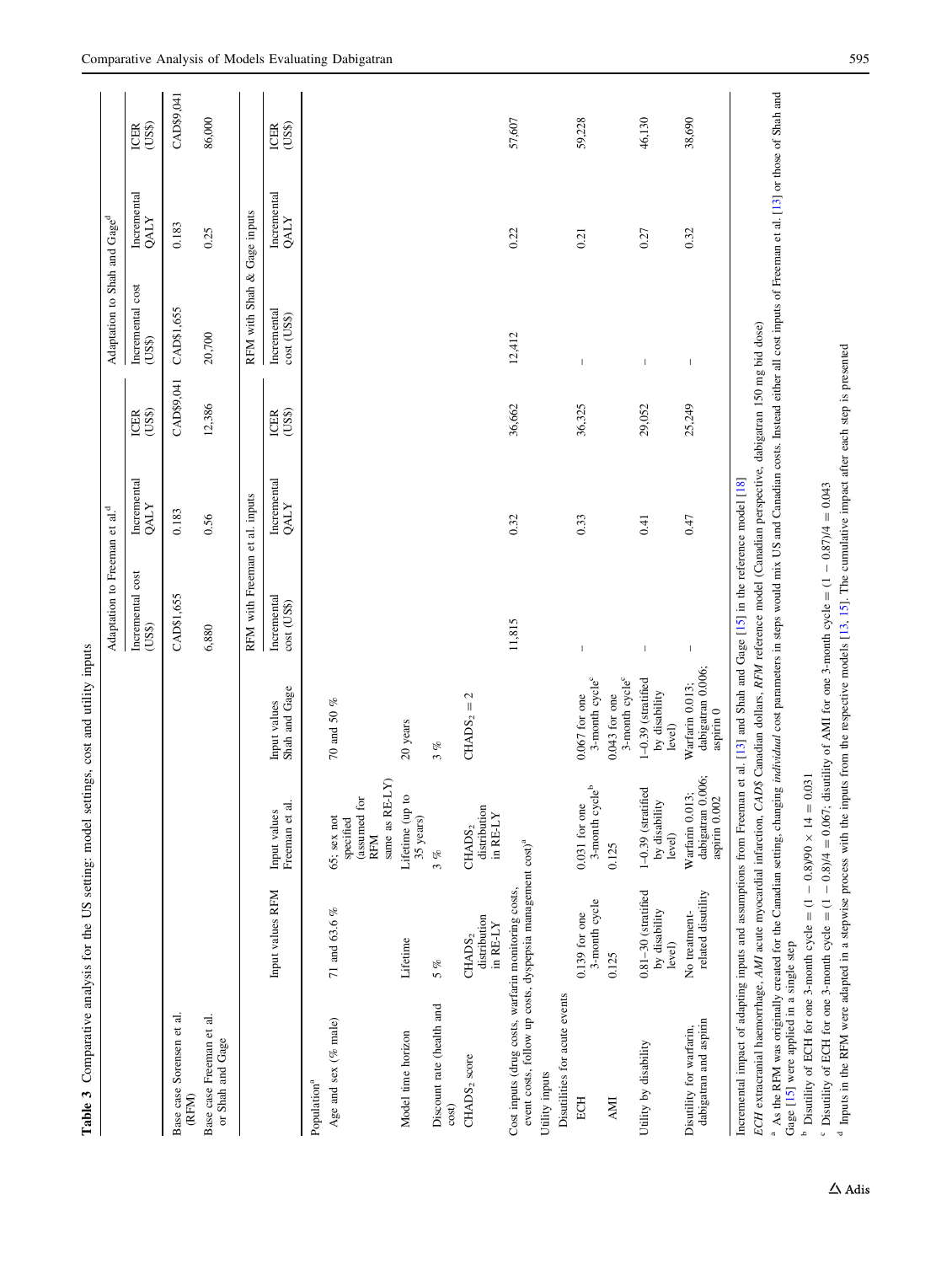<span id="page-7-0"></span>

|                                                                                                                          |                                                                                                                                                                                                                                                                                |                                                                                                                                                                                                                                                |                                                                                                                                                                                                                                                                                                                 |                            | RFM with Freeman et al. inputs                          |                |                            | RFM with Shah and Gage inputs |                      |
|--------------------------------------------------------------------------------------------------------------------------|--------------------------------------------------------------------------------------------------------------------------------------------------------------------------------------------------------------------------------------------------------------------------------|------------------------------------------------------------------------------------------------------------------------------------------------------------------------------------------------------------------------------------------------|-----------------------------------------------------------------------------------------------------------------------------------------------------------------------------------------------------------------------------------------------------------------------------------------------------------------|----------------------------|---------------------------------------------------------|----------------|----------------------------|-------------------------------|----------------------|
|                                                                                                                          |                                                                                                                                                                                                                                                                                |                                                                                                                                                                                                                                                |                                                                                                                                                                                                                                                                                                                 | Incremental<br>cost (\$US) | Incremental<br><b>QALY</b>                              | ICER<br>(\$US) | Incremental<br>cost (\$US) | Incremental<br><b>QALY</b>    | (3US)<br><b>ICER</b> |
| Base case Freeman et al. or<br>and Gage<br>Shah                                                                          |                                                                                                                                                                                                                                                                                |                                                                                                                                                                                                                                                |                                                                                                                                                                                                                                                                                                                 | 6,880                      | 0.56                                                    | 12,386         | 20,700                     | 0.25                          | 86,000               |
| Sorensen et al. with model<br>setting, cost and utility<br>Gage (see Table 3)<br>et al. or Shah and<br>inputs of Freeman |                                                                                                                                                                                                                                                                                |                                                                                                                                                                                                                                                |                                                                                                                                                                                                                                                                                                                 | 11,815                     | 0.47                                                    | 25,249         | 12,412                     | 0.32                          | 38,690               |
|                                                                                                                          | Input values RFM                                                                                                                                                                                                                                                               | put values Freeman et al.<br>드                                                                                                                                                                                                                 | Input values Shah and Gage                                                                                                                                                                                                                                                                                      |                            | RFM adaptation (incremental effect by row) <sup>c</sup> |                |                            |                               |                      |
| Clinical inputs <sup>a</sup>                                                                                             |                                                                                                                                                                                                                                                                                |                                                                                                                                                                                                                                                |                                                                                                                                                                                                                                                                                                                 |                            |                                                         |                |                            |                               |                      |
| Mortality (background,<br>CV mortality, from<br>disability)                                                              | incorporated; relative risk for<br>dependent disabled patients<br>correction of CV mortality<br>mortality of moderate and<br>population mortality;<br>$mortality = general$<br>versus independent<br>patient $= 2$<br>Background                                               | Background mortality = $1.3$ of<br>general population mortality;<br>dependent disabled patients<br>mortality of moderate and<br>mortality; relative risk for<br>patient = $2.3/1.3 = 1.8$<br>no correction of ${\rm CV}$<br>versus independent | mortality rates): no treatment<br>Background mortality (annual<br>3.9 %; no correction of CV<br>dependent disabled patients<br>warfarin 4.0 %, dabigatran<br>mortality; relative risk for<br>mortality of moderate and<br>$\frac{8}{1}$<br>4.3 %, aspirin 4.2 %,<br>patient = $2.3/1.3 =$<br>versus independent | 10,955                     | 0.38                                                    | 29,086         | 11,367                     | 0.25                          | 45,734               |
| Annual baseline risk of IS<br>and proportion of TIAs                                                                     | Stratified by CHADS <sub>2</sub> score                                                                                                                                                                                                                                         | $28~\%$ TIA<br>$1.2~\%$                                                                                                                                                                                                                        | 28 % TIA<br>$1.2\%$                                                                                                                                                                                                                                                                                             | 11,614                     | 0.42                                                    | 27,402         | 11,641                     | 0.25                          | 46,229               |
| Projection of IS                                                                                                         | Based on change in CHADS <sub>2</sub><br>score                                                                                                                                                                                                                                 | No risk increase after stroke;<br>risk increase 1.4-fold from<br>baseline every 10 years                                                                                                                                                       | baseline risk after stroke; risk<br>baseline every 10 years<br>Risk increase 2.6-fold of<br>increase 1.4-fold from                                                                                                                                                                                              | 9,912                      | 0.44                                                    | 22,527         | 11,479                     | 0.24                          | 47,364               |
| Disability outcome of IS                                                                                                 | Moderate disability = $15.7 \%$<br>Moderate disability = $19.7 \%$<br>$1.6~\%$<br>Totally dependent = 4.3 $\%$<br>Independent = 53.9 %<br>Independent = 57.7 %<br>$\parallel$<br>Mortality = $25.1\%$<br>Mortality = $22.2\%$<br>Totally dependent<br>Dabigatran:<br>Warfarin: | Moderate to severe neurologic<br>dabigatran arm and warfarin<br>Same disability outcome in<br>No residual neurologic<br>sequelae = $42.5\%$<br>sequelae = $40.2\%$<br>sequelae = $9.1\%$<br>of<br>Mild neurologic<br>Mortality = $8.2$<br>arm: | dabigatran arm and warfarin<br>Moderate to severe neurologic<br>Same disability outcome in<br>No residual neurologic<br>sequelae = $42.5\%$<br>sequelae = $40.2\%$<br>sequelae = $9.1\%$<br>Mortality = $8.2\%$<br>Mild neurologic<br>arm:                                                                      | 12,319                     | 0.44                                                    | 28,057         | 10,778                     | 0.26                          | 41,548               |
| Annual baseline risk of<br>bleeding events                                                                               | ECH: 2.84 $\%$<br>o,<br>HS: 0.38 %<br>ICH: 0.42                                                                                                                                                                                                                                | $0.74~\%$ + ECH 3.36 $\%$<br>Major bleeds = ICH                                                                                                                                                                                                | Major bleeds = $3.36\%$<br>(including ICH)<br>ICH: 0.74%                                                                                                                                                                                                                                                        | 11,843                     | 0.44                                                    | 27,049         | 11,032                     | 0.25                          | 44,142               |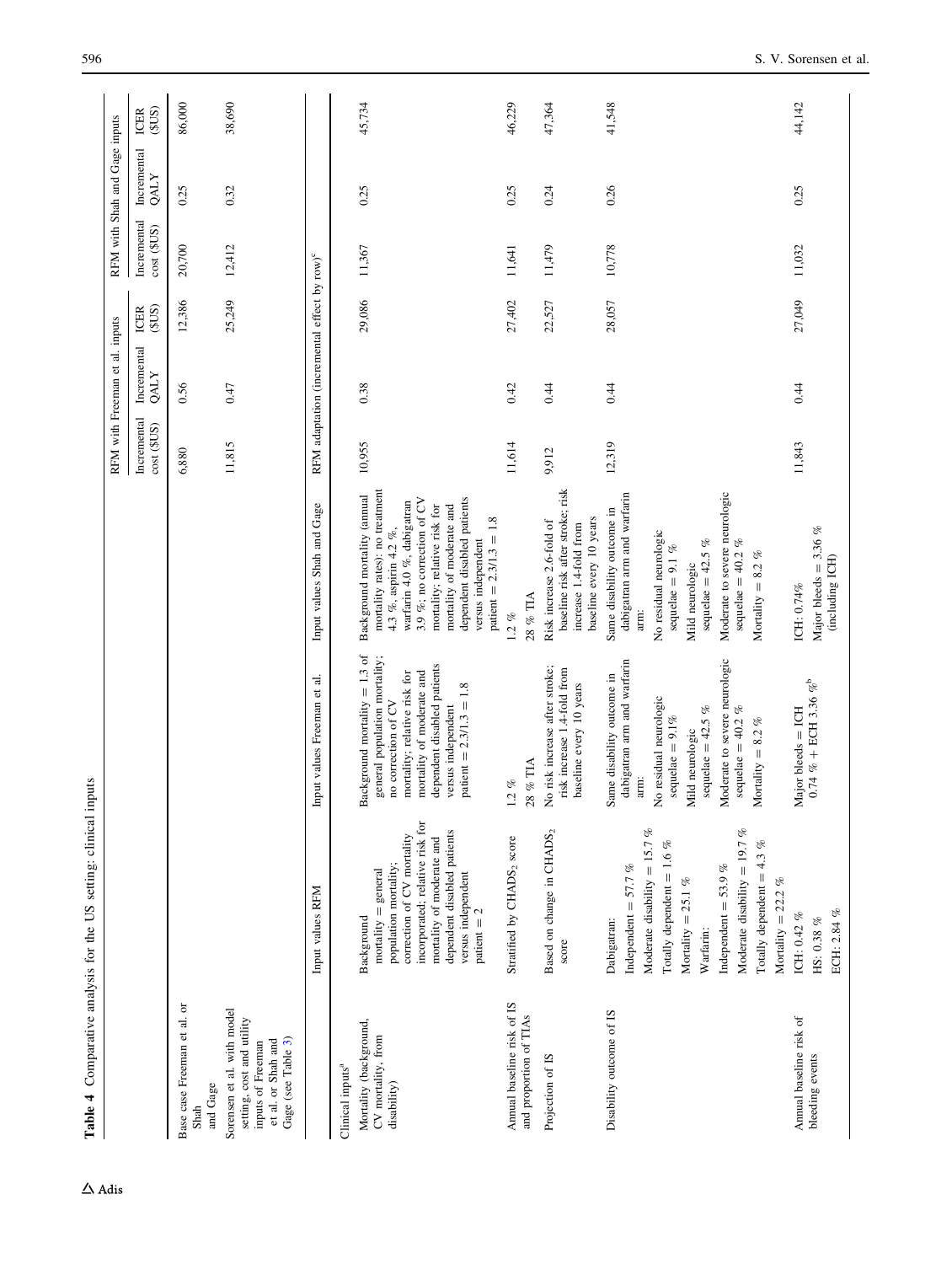| ∍ |
|---|
|   |
|   |
| ∍ |
|   |

|                                                                                                  |                                                                                                      |                                                                            |                                                                                                                                                                                                                    |                            | RFM with Freeman et al. inputs |               |                            | RFM with Shah and Gage inputs |               |
|--------------------------------------------------------------------------------------------------|------------------------------------------------------------------------------------------------------|----------------------------------------------------------------------------|--------------------------------------------------------------------------------------------------------------------------------------------------------------------------------------------------------------------|----------------------------|--------------------------------|---------------|----------------------------|-------------------------------|---------------|
|                                                                                                  |                                                                                                      |                                                                            |                                                                                                                                                                                                                    | Incremental<br>cost (\$US) | Incremental<br><b>QALY</b>     | (5US)<br>ICER | Incremental<br>cost (\$US) | Incremental<br><b>QALY</b>    | (5US)<br>ICER |
| Projection of ICH                                                                                | Increased after age 80<br>(RR 1.8)                                                                   | Risk increase 1.97 every<br>10 years                                       | No projection                                                                                                                                                                                                      | 10,779                     | 0.56                           | 19,359        | 11,381                     | 0.24                          | 47,718        |
| Disability outcome of ICH<br>and HS                                                              | Assumed no difference in the<br>warfarin and dabigatran<br>disability outcome with                   | Not specified                                                              | Proportion of fatal or disabling<br>times higher with warfarin<br>major bleedings was 1.3<br>than with aspirin or<br>dabigatran                                                                                    | $\mathbb{R}^{\mathsf{A}}$  | $\lessapprox$                  | $\mathbb{E}$  | 11,342                     | 0.25                          | 45,044        |
| Annual baseline risk of AMI 0.64 %                                                               |                                                                                                      | $0.53\%$                                                                   | $0.53\%$                                                                                                                                                                                                           | 10,917                     | 0.56                           | 19,667        | 11,356                     | 0.25                          | 45,118        |
| warfarin arm and RR of<br>versus warfarin<br>dabigatran                                          | $RR = 1.27$                                                                                          | from baseline every 10 years<br>AMI risk increases 1.3-fold<br>$RR = 1.40$ | $RR = 1.40$                                                                                                                                                                                                        |                            |                                |               |                            |                               |               |
| Discontinuation due to ECH;                                                                      | $50~\%$                                                                                              | $100\%$                                                                    | $100\%$                                                                                                                                                                                                            | 11,052                     | 0.72                           | 15,434        | 10,556                     | 0.23                          | 45,318        |
| to non-clinical reason<br>due                                                                    | RE-LY trial discontinuation                                                                          | No discontinuation                                                         | RE-LY trial discontinuation                                                                                                                                                                                        |                            |                                |               |                            |                               |               |
| Treatment sequences                                                                              | Patients may switch to aspirin<br>or discontinue completely,<br>for bleeding or non-bleed<br>reasons | Patients with bleeding events<br>switch to aspirin                         | patients switch from warfarin<br>All patients go off treatment<br>discontinuation; 100 %<br>to dabigatran after IS<br>after non-event                                                                              | 10,772                     | 0.71                           | 15,115        | 9,408                      | 0.24                          | 39,534        |
| or Shah and Gage input and<br>assumptions, respectively<br>Summary of RFM with<br>Freeman et al. |                                                                                                      |                                                                            |                                                                                                                                                                                                                    | 10,772                     | 0.71                           | 15,115        | 9,408                      | 0.24                          | 39,534        |
|                                                                                                  |                                                                                                      |                                                                            | ECH extracranial haemorrhage, AMI acute myocardial infarction, CV cardiovascular, IS ischaemic stroke, TIA transient ischaemic attack, ICH intracranial haemorrhage, HS haemorrhagic stroke, RR relative risk, RFM |                            |                                |               |                            |                               |               |

ã ige. ر<br>ت ں<br>ش ś .<br>ಶ್ರ  $\sqrt{ECH}$  extracranial  $h$  reference model reference model

<sup>a</sup> These changes to clinical parameters are cumulative with the cost and utility changes shown in Table 3 These changes to clinical parameters are cumulative with the cost and utility changes shown in Table [3](#page-6-0)

<sup>b</sup> ICH was counted twice (i.e. haemorrhagic stroke was part of the primary efficacy and safety endpoint) ICH was counted twice (i.e. haemorrhagic stroke was part of the primary efficacy and safety endpoint)

<sup>6</sup> Inputs in the RFM were adapted in a stepwise process with the inputs from the respective models [13, 15]. The cumulative impact after each step is presented Inputs in the RFM were adapted in a stepwise process with the inputs from the respective models [[13](#page-15-0), [15](#page-15-0)]. The cumulative impact after each step is presented

 $\Delta$ Adis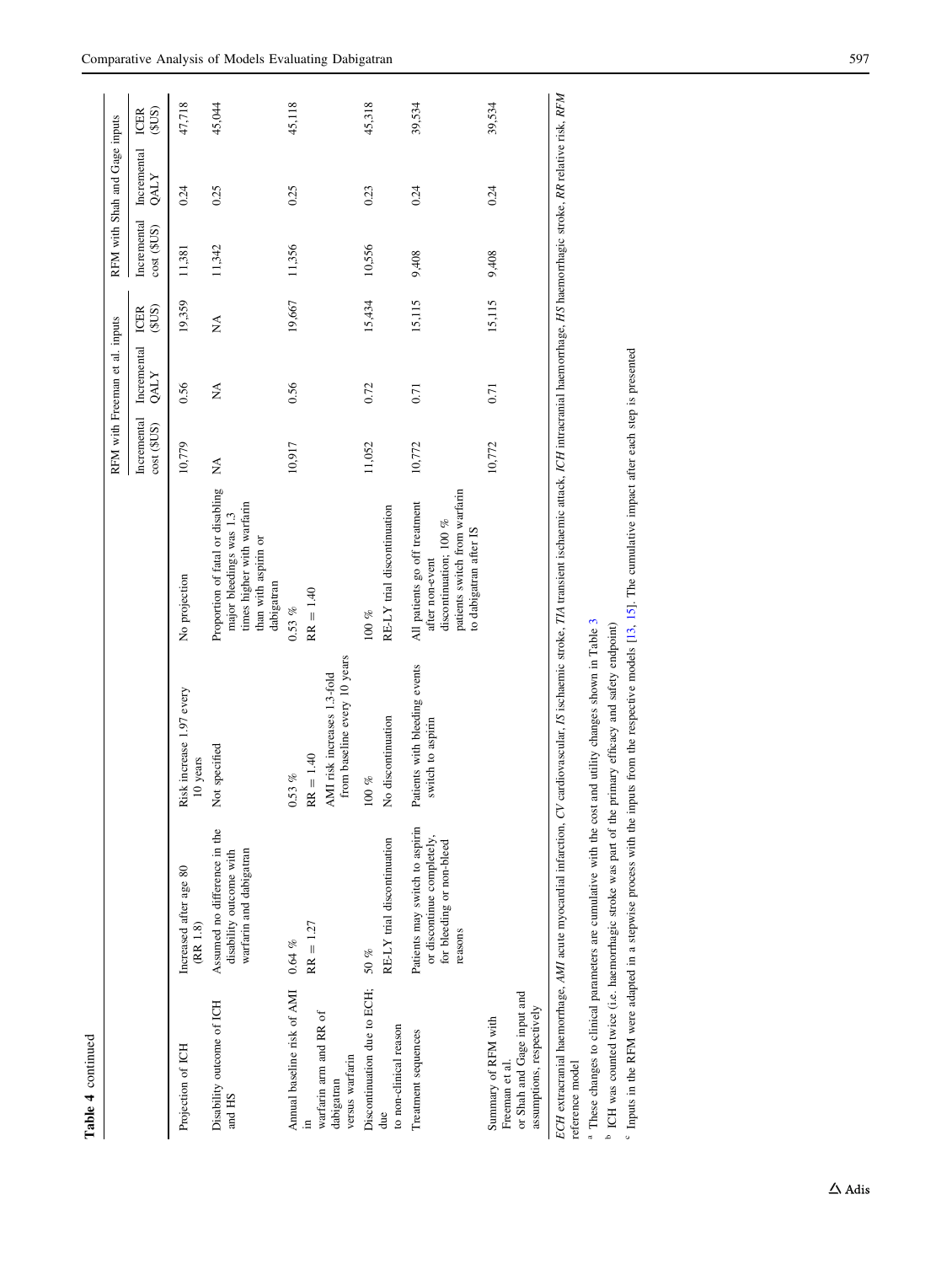of 20 years in Shah and Gage [\[15](#page-15-0)], 35 years in Freeman et al. [[13\]](#page-15-0), up to age 100 in the reference models (roughly 31 years), and until death in Pink et al. [[17\]](#page-15-0).

The key clinical events, long-term disability from stroke and intracranial haemorrhage (ICH), and adjustments to risk of stroke and bleedings over the model time horizon are summarized in Table [1.](#page-2-0) Key differences between the models and the adaptations made to quantify their effect are summarized in Table [5](#page-11-0).

# 3.2 Risks of Events and Their Consequences

The risk of clinical events and their consequences are key drivers of the cost-effectiveness results. In RE-LY, dabigatran 150 mg bid demonstrated a lower risk of stroke and systemic embolism (SE) than warfarin [[8](#page-15-0), [9](#page-15-0)], and in post hoc analyses dabigatran 150 mg bid followed by dabigatran 110 mg bid (sequential therapy) showed a similar pattern [[18\]](#page-15-0). The incidence of major bleeding was generally similar in patients receiving dabigatran 150 mg bid or warfarin, but the likelihood of ICH was less for both dabigatran doses [[8,](#page-15-0) [9\]](#page-15-0). As a consequence, inputs and assumptions of higher baseline risks for ICH events or more significant consequences of these events will result in greater benefits for dabigatran.

The risks of experiencing a stroke were generally similar across studies but were stratified differently. In the reference models, ischaemic stroke (IS) and haemorrhagic stroke (HS) were examined separately and IS risk was assigned according to  $CHADS<sub>2</sub>$  score. In Pink et al. [\[17](#page-15-0)], the ''stroke'' endpoint estimates used in the model were those of the RE-LY primary composite endpoint (including IS, HS, and SE), and risk was based on  $CHADS<sub>2</sub>$  scores. Freeman et al. and Shah and Gage used estimates aggregated across  $CHADS<sub>2</sub>$  scores [[13,](#page-15-0) [15](#page-15-0)]. A composite risk of IS and transient ischaemic attack (TIA) was used in these models and allocated proportionally to IS or TIA. All models explored scenarios with different stroke risks to determine the most cost-effective population to treat.

The approach for adjusting the risk of stroke as patients aged and experienced events differed across the studies. In the reference models, the risk of stroke was dependent on  $CHADS<sub>2</sub>$  score, which includes age and stroke history (higher score for age at least 75 years and previous stroke). Freeman et al. [[13\]](#page-15-0) assumed that the risks of stroke and TIA increase by a factor of 1.4 per decade of life; the same factor was used for both stroke-free and stroke-experienced patients. Shah and Gage [[15\]](#page-15-0) used the same estimate, but differentiated for patients with prior stroke (risk increase of 2.6).

The probabilities of major bleeding events captured the important safety profile of anticoagulants. In the reference models, the probabilities of ICH, HS, and extracranial major bleedings (ECH) were estimated using patient-level data. The other models relied on estimates of major bleedings reported in the RE-LY trial that aggregated ICH and ECH. Pink et al. [\[17](#page-15-0)] stratified the risk of major bleedings by  $CHADS<sub>2</sub>$  score. Freeman et al. appeared to count ICH twice, as the authors included major bleedings as defined in RE-LY (including ICH) and also considered ICH separately [[13\]](#page-15-0).

The adjustments for risk of bleeding over time also differed. In the reference models, the risk of ECH in patients under 70 years of age was half that of those over 70. For ICH in the reference models, the relative risk adjustment for patients over 80 years of age was 1.8 when a single dabigatran dose was evaluated. For the sequential dabigatran dosing analysis, both ICH and ECH risk changed at age 80. In Pink et al., the risk of non-HS bleedings remained constant over time, but was updated indirectly with age, as the risk of bleeding was assigned by  $\text{CHADS}_2$ score, which considers age [\[17](#page-15-0)]. Freeman et al. [[13\]](#page-15-0) assumed that the risk of ICH increased by 1.97-fold per decade of life, whereas Shah and Gage [\[15](#page-15-0)] assumed no change in risk of bleeding over the 20-year model time horizon.

Stroke and ICH can result in long-term functional disability. In all models, quality of life (in the form of utilities) was adjusted on the basis of the severity of these clinical events. In the reference models, the consequences of stroke were categorized by the modified Rankin scale (mRS) and tracked as fatal, independent (mRS 0–2), moderately dependent (mRS 3–4), and totally dependent (mRS 5). This stratification was informed by a model-specific analysis of mRS scores recorded in the RE-LY study 3–6 months poststroke. The same disability categories were used to classify ICH on the basis of 3-month Glasgow Outcomes Scale (GOS) data from an observational study [[24\]](#page-15-0). Both the Freeman et al. [\[13\]](#page-15-0) and Shah and Gage [\[15](#page-15-0)] models classified the consequences of non-fatal strokes into three categories: no residual deficit, mild neurological residual deficit (results in neurologic deficit but no limitation in performing activities of daily living), and moderate to severe neurological residual deficit (results in loss of independence for at least one activity of daily living). In the Shah and Gage model  $[15]$  $[15]$ , the severity of non-fatal ICH was not tracked. In Freeman et al. [[13\]](#page-15-0), ICH were classified into four categories: fatal, ICH with moderate to severe neurologic sequelae, ICH with mild neurologic sequelae, and ICH with no residual neurologic deficit. In Pink et al. [[17\]](#page-15-0), the proportion of non-fatal strokes that were non-disabling [defined as mRS  $0-2$  (45 %)] or disabling (mRS 3–5) came from the RE-LY study [[9\]](#page-15-0) and stroke deaths reported in the FDA document [\[23](#page-15-0)]. Pink et al. [[17](#page-15-0)] did not report any explicit consequences of ICH on mortality.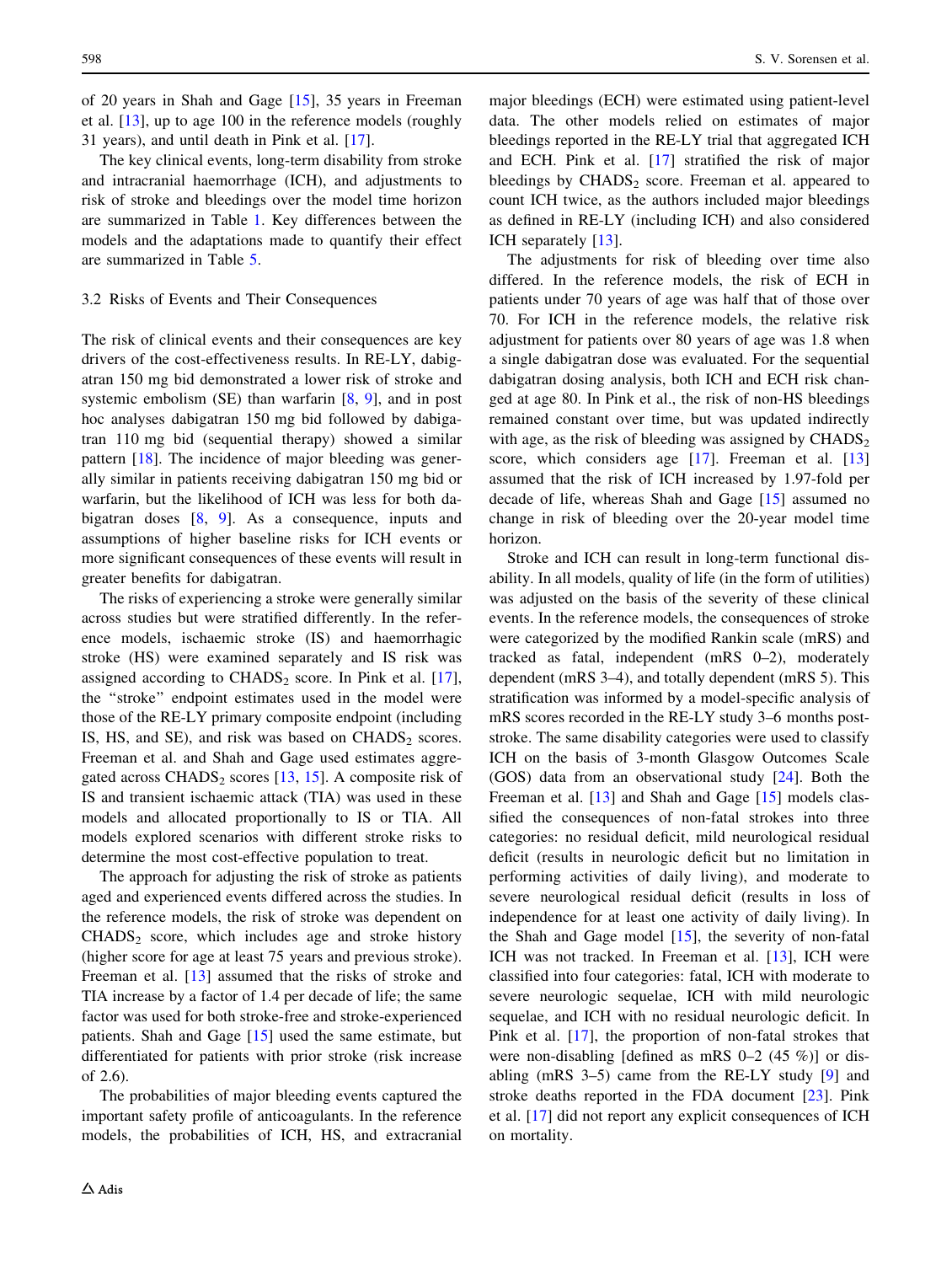Background mortality due to causes other than modelled clinical events was obtained from the general population in the reference models and Pink et al. [[16–18\]](#page-15-0). In Freeman et al., the general population mortality was adjusted for non-valvular AF status and stroke history; however, death due to vascular events modelled such as stroke was not reported to be excluded from the general population mortality [[13\]](#page-15-0). Shah and Gage assumed the background mortality rates differed by treatment groups (4.0 % for warfarin, and 3.9 % for dabigatran both doses) and increased as the population aged [\[15](#page-15-0)].

## 3.3 Treatment Status

In all models, changes in treatment status were based on clinical events: major bleeding (all models), stroke [\[15](#page-15-0)], and non-adherence (reference models [[15,](#page-15-0) [17](#page-15-0)]).

In the reference models, patients who experienced an ICH or HS permanently discontinued treatment; those who experienced an ECH continued the same treatment, temporarily stopped treatment, or discontinued any treatment permanently. Pink et al. [[17\]](#page-15-0), Shah and Gage [\[15](#page-15-0)], and Freeman et al. [\[13](#page-15-0)] assumed that patients who discontinued dabigatran or warfarin because of bleeding switched to aspirin. In Shah and Gage [[15\]](#page-15-0), patients who experienced both a stroke and a bleeding event were returned to their initial therapy.

The reference models and Freeman et al. did not consider switches for patient following an IS. In Shah and Gage [\[15](#page-15-0)], following an IS, all patients were given dabigatran 150 mg bid, regardless of initial therapy. In Pink et al. [[17\]](#page-15-0), patients discontinuing dabigatran for nonbleeding reasons, which may have included IS, switched to warfarin, whereas patients discontinuing warfarin switched to aspirin.

The reference models considered discontinuation due to non-adherence and assumed a majority of patients would switch to aspirin. Pink et al. [[17\]](#page-15-0) considered discontinuation from non-bleeding reasons, which included nonadherence, as described above.

The proportion of patients discontinuing for non-event reasons differed among the models. In the reference models, Weibull functions were developed to project the probability of discontinuation for warfarin and dabigatran for up to 6 years. Pink et al. [[17\]](#page-15-0) used the 1- and 2-year discontinuation rates observed in RE-LY; thereafter, the discontinuation rate was assumed to be constant at the 2-year rate. In Shah and Gage [\[15](#page-15-0)], discontinuation for non-bleeding reasons affected drug costs, but not event rates; patients were assumed to continue receiving the treatment benefit after discontinuation for non-bleeding reasons.

#### 3.4 International Normalized Ratio Control

INR control affects the number of events experienced by warfarin patients. If INR is too low, patients are more likely to experience ischaemic events, and if too high, patients are more likely to experience bleeding events. All models assumed that INR control reflected that of RE-LY (INR between 2.0 and 3.0 for an average of 64 % of the time) in their base case analyses. All models except Freeman et al. [\[13](#page-15-0)] assessed the impact of alternative INR control scenarios on model results in sensitivity analysis. The reference models modified event risks in patients above or below the therapeutic INR range based on a study by Walker et al. [\[25](#page-15-0)], which reported the pattern of anticoagulant use and incidences of stroke, ICH, and SE in 116,969 AF patients. Shah and Gage [\[15](#page-15-0)] and Pink et al. [\[17](#page-15-0)] utilized a secondary analysis of the RE-LY data [[26\]](#page-15-0) that evaluated the efficacy and safety of dabigatran versus warfarin based on quartiles of INR control.

# 3.5 Costs

The cost per day of dabigatran is presented in Table [1.](#page-2-0) Warfarin was relatively inexpensive in all models, but the annual costs for monitoring INR levels varied, with a higher cost being more favourable to dabigatran's costeffectiveness. The annual INR monitoring costs in Kansal et al. [\[16](#page-15-0)] [UK£414, based on an analysis undertaken by the National Institute for Health and Clinical Excellence (NICE)] [[5\]](#page-15-0) are more than twice that of Pink et al. [[17\]](#page-15-0) (UK£198, based on a micro-costing study). In the US setting, the cost for annual monitoring varied even more; the cost used by Shah and Gage was US\$364, whereas the cost used by Freeman et al. was US\$84 [\[13](#page-15-0), [15](#page-15-0)].

Costs for acute management of events were applied at the time an event occurred. In the reference models, Freeman et al. and Shah and Gage, a follow-up cost was applied to each model cycle on the basis of the patient disability levels (reference models) or severity of the event defining the given health state [[13,](#page-15-0) [15](#page-15-0)]. In Pink et al. [\[17](#page-15-0)], long-term costs were applied only to stroke (including SE) and MI, but not to bleeding events (such as ICH); major bleeding events, including both ICH and ECH, incurred an acute event cost similar to the ECH cost in Kansal et al. [\[16](#page-15-0)] (UK£1,685 in Pink et al. for ICH and ECH versus UK£1,594 for ECH in Kansal et al.). In contrast, the ICH events in Kansal et al. [\[16](#page-15-0)] incurred costs equivalent to those of HS and IS, reflecting the clinical severity of such events (ICH and HS costs ranging from UK£3,401 for independent disability to UK£24,234 for totally dependent disability).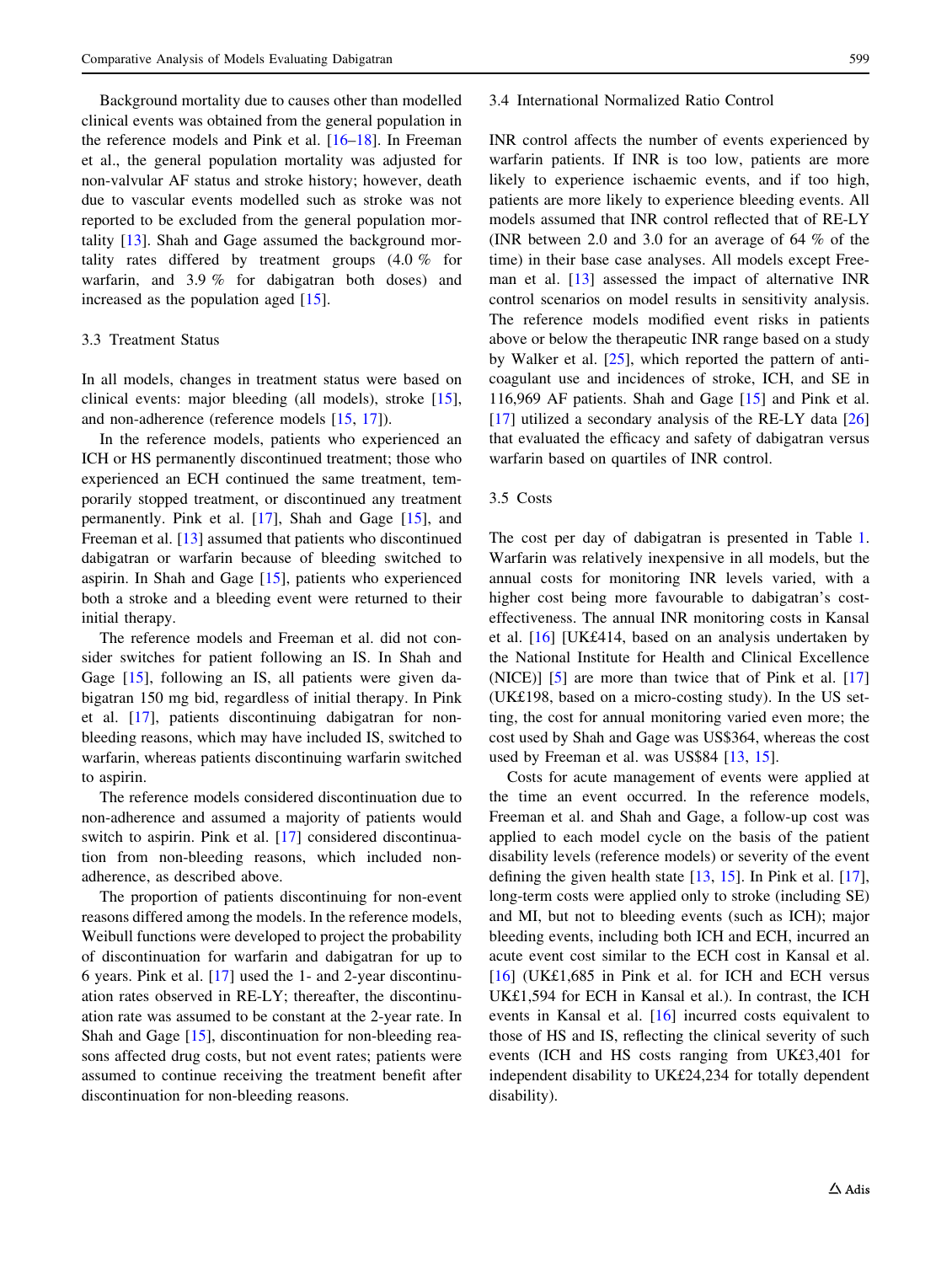|                                       | Reference model                                                                       | Comparison model                                                                                          | Reference model adaptation                                                                                                                                   |
|---------------------------------------|---------------------------------------------------------------------------------------|-----------------------------------------------------------------------------------------------------------|--------------------------------------------------------------------------------------------------------------------------------------------------------------|
| UK setting versus Pink et al. [17]    |                                                                                       |                                                                                                           |                                                                                                                                                              |
| Model type                            | Markov cohort                                                                         | Discrete event simulation                                                                                 | Reference model not<br>adaptable                                                                                                                             |
| Treatment effect on utility           | No treatment disutility                                                               | 0.013 disutility for warfarin; 0.002 for<br>dabigatran                                                    | Treatment disutility<br>incorporated                                                                                                                         |
| Handling of ICH                       | Separate event, similar to IS in<br>severity                                          | Aggregated with ECH as major<br>bleeding, much lower cost and<br>disutility than IS                       | Cost and utility parameters<br>adapted                                                                                                                       |
| Handling of MI                        | acute mortality risk                                                                  | No long-term consequences except Permanent disutility and cost post-<br>event                             | Reference model not<br>adaptable                                                                                                                             |
| US setting versus Freeman et al. [13] |                                                                                       |                                                                                                           |                                                                                                                                                              |
| Utility values                        | Healthy (with AF utility): 0.81                                                       | Healthy (with AF) utility: 0.99                                                                           | Healthy state utility adapted                                                                                                                                |
| Risk of IS and TIA over time          | Based on CHADS <sub>2</sub> score,<br>increases at age 75 and post-IS                 | 1.4-fold increase in risk per decade of<br>life, no direct effect of stroke history                       | Constant annual increase in<br>risk programmed                                                                                                               |
| Risk of ICH over time                 | Increased twofold at age 80                                                           | 1.97-fold increase per decade of life                                                                     | Constant annual increase in<br>risk programmed                                                                                                               |
| Disability after second IS            | Assumed to be equal or worse than<br>pre-IS disability                                | Moderate disability after two mild IS;<br>second moderate to severe IS fatal                              | Reference model not<br>adaptable                                                                                                                             |
| Disability after haemorrhage          | Distribution of permanent<br>disability post-ICH; no<br>permanent disability post-ECH | Distribution of disability based on<br>ICH and ECH history                                                | Insufficient information on<br>distribution to replicate                                                                                                     |
| Treatment discontinuation             | Due to bleeding events or non-<br>adherence                                           | Due to bleeding events only                                                                               | Discontinuation for non-<br>adherence disabled                                                                                                               |
| US setting versus Shah and Gage [15]  |                                                                                       |                                                                                                           |                                                                                                                                                              |
| Cost of post-IS and post-ICH<br>state | Cost based on disability level<br>independent of event history                        | Higher cost for patients experiencing<br>both ICH and IS events                                           | Reference model not<br>adaptable                                                                                                                             |
| Utility values                        | Healthy (with AF utility): 0.81                                                       | Healthy (with AF) utility: 0.99                                                                           | Healthy state utility adapted                                                                                                                                |
| Risk of IS                            | Based on CHADS <sub>2</sub> score,<br>increases at age 75 and post-IS                 | 1.4-fold increase in risk per decade of<br>life, 2.6-fold increase after first<br>stroke                  | Annual increase in risk and<br>relative risk post-IS<br>programmed                                                                                           |
| Risk of bleeding over time            | ICH increased twofold at age 80;<br>ECH at age 70                                     | No change over time                                                                                       | Risk of ECH and ICH set<br>constant                                                                                                                          |
| Background rate of mortality          | General population mortality,<br>corrected for CV mortality                           | Constant mortality rate stratified by<br>treatment arm                                                    | Constant background<br>mortality adapted                                                                                                                     |
| Treatment switching                   | Patients switch from first-line<br>treatment to aspirin                               | Patients switch to aspirin, dabigatran<br>(post-IS), or back to first-line<br>treatment (post-IS and ICH) | Switching to dabigatran<br>post-IS programmed;<br>reference model unable to<br>be adapted to test switch<br>back to first-line treatment<br>after IS and ICH |

<span id="page-11-0"></span>Table 5 Summary of key differences between models, including all identified published differences not tested in the reference model

AF atrial fibrillation, ECH extracranial haemorrhage, MI myocardial infarction, CV cardiovascular, IS ischaemic stroke, TIA transient ischaemic attack, ICH intracranial haemorrhage

# 3.6 Utilities

Models assigned a baseline utility to the event-free state and disutilities for events experienced. In the reference models, the utility value of the ''healthy'' (''independent'' disability health state), the health state in which patients spend the greatest proportion of their time, was 0.81; the corresponding baseline value was 0.774 in Pink et al. [\[17](#page-15-0)]. Both Freeman et al. [\[13](#page-15-0)] and Shah and Gage [[15\]](#page-15-0) applied utilities that differed according to treatment: 0.987 for healthy on warfarin and 0.994 for healthy on dabigatran. Similarly, Pink et al. [\[17](#page-15-0)] applied a disutility of 0.013 for patients on warfarin and a disutility of 0.002 for patients on dabigatran. The reference models did not apply a different utility according to treatment.

Post-event utility was stratified by disability level in the reference models, ranging from 0.65 (0.16 less than the "healthy" health state) to 0.30 (0.51 less than the "healthy'' health state). In Pink et al. [[17\]](#page-15-0), the post-event disutility was defined by events, ranging from 0.0409 for MI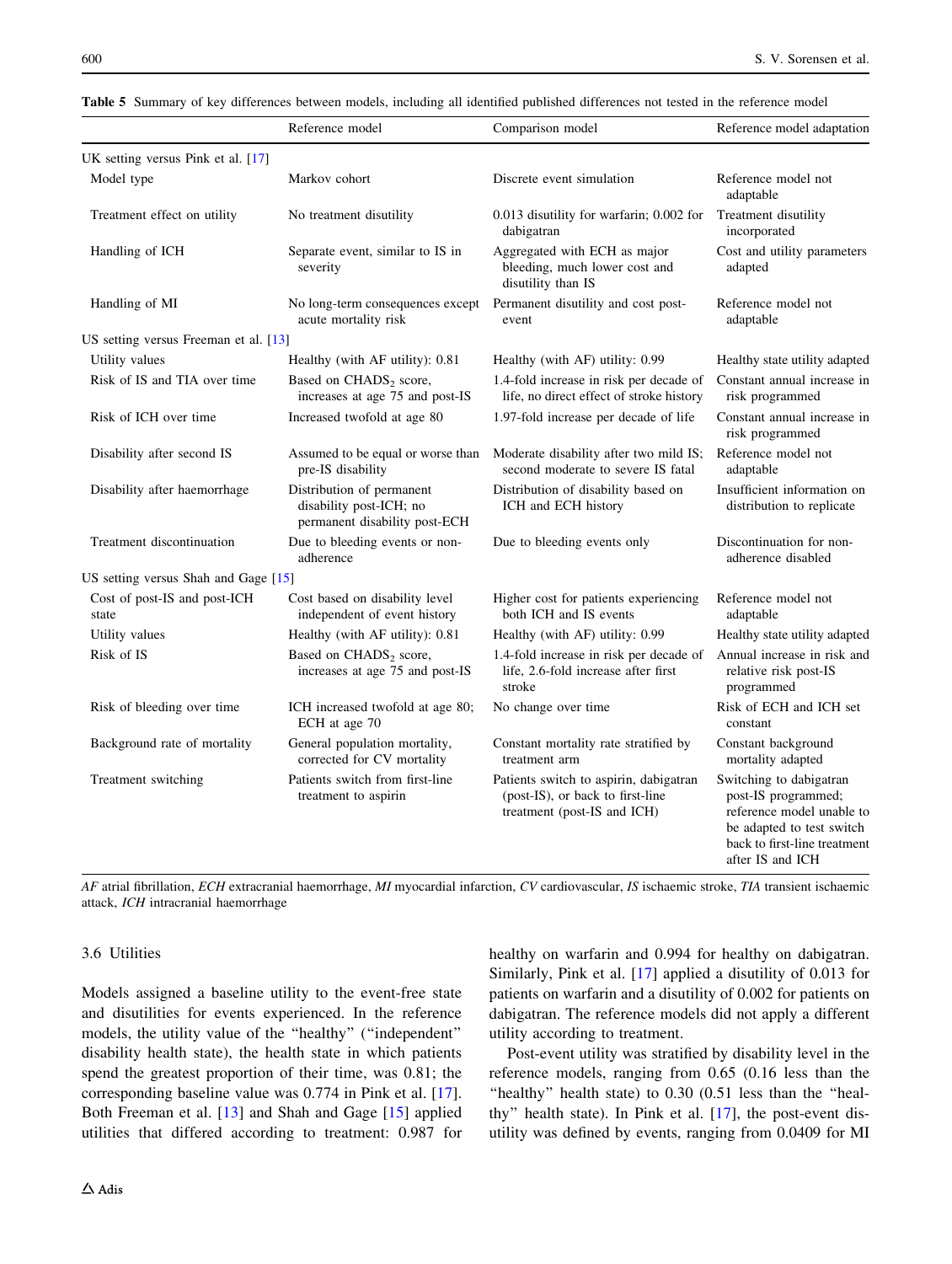to 0.233 for IS. It is important to note that ICH, which can result in more disability than stroke [\[27](#page-15-0)], was assigned a permanent disutility of only 0.0524 versus a permanent disutility of 0.233 for stroke. Pink et al. [[17\]](#page-15-0) also assigned a permanent impact on utility due to MI, in contrast to the other models, which assigned permanent impacts only to stroke and ICH. In the Freeman et al. model, the post stroke and ICH utilities were stratified as mild residual neurologic sequelae (0.75) or moderate to severe residual neurologic sequelae (0.39). Permanent utility was assigned to MI at 0.84 [\[13](#page-15-0)]. In the Shah and Gage [\[15](#page-15-0)] model, post stroke and ICH utilities were stratified as mild residua, moderate to severe residua, and recurrent (range 0.12–0.75). Temporary utilities were assigned to major bleeding other than ICH, minor bleeding, and MI.

#### 4 Results: Comparative Analysis

#### 4.1 UK Setting

The initial comparison of the two models in the UK setting for the recommended dosing regimen of dabigatran resulted in incremental QALYs (dabigatran versus warfarin) of 0.146 in Pink et al. [\[17](#page-15-0)], and 0.242 in the reference model (Kansal et al. [[16\]](#page-15-0)), with a cost difference of UK£3,370 in Pink et al., and UK£1,171 in the reference model. Table [2](#page-5-0) presents the cumulative impact of changing each cost and utility parameter in the reference model to reflect the values used in Pink et al. [\[17](#page-15-0)]. The reference model with population, cost, and utility inputs from Pink et al. [[17\]](#page-15-0) produced an incremental cost of UK£4,159 and incremental QALYs of 0.163 between the treatment arms. The resulting ICER, UK£25,518, was within 10 % of the value reported by Pink et al. (UK£23,082), without changing any other clinical parameters [[17](#page-15-0)].

The key reasons for differences between the two models were assumptions regarding long-term costs following intracranial events, costs of warfarin monitoring, and utility for ICH. Applying the long-term cost assumptions from Pink et al. [[17\]](#page-15-0) to the reference model increased the incremental cost from UK£2,735 in the previous step to UK£4,159 and brought the ICER to UK£20,047. The second most influential cost input to the ICER was the warfarin monitoring cost. Applying the monitoring cost from Pink et al. [[17\]](#page-15-0) to the reference model led to a doubling of the incremental cost of dabigatran from the previous step (UK£1,269 to UK£2,735) and increased the ICER from UK£6,118 to UK£13,181. Finally, Pink et al. [[17\]](#page-15-0) assigned a comparatively low permanent disutility to ICH. Changing the disutilities of IS and ICH in the reference model gave a 28 % increase in the ICERs from UK£19,936 to UK£25,518.

Inputs that did not explain differences between the models were the acute event costs and disutilities assigned to IS and SE, TIA, and major bleeding, as well as drug costs.

## 4.2 US Setting

When the cost inputs and patient characteristics from Freeman et al. were placed into the reference model for adaptation to the US setting, the estimated incremental cost of dabigatran versus warfarin was 70 % higher than the Freeman et al. results (reference model US\$11,815 versus Freeman et al. US\$6,880) (Tables [3](#page-6-0), [4\)](#page-7-0) [\[13](#page-15-0)]. Among the utility input changes, the greatest impacts were from the utilities characterizing post-event disability levels and utilities specific to treatments. These cumulative changes brought the incremental QALYs to 0.47 versus the incremental difference of 0.56 QALYs in Freeman et al. The population, cost, and utility adjustments resulted in an ICER about two times higher than reported in Freeman et al. [\[13](#page-15-0)], (reference model US\$25,249 versus Freeman et al. US\$12,386; Tables [3](#page-6-0), [4\)](#page-7-0).

An additional parameter that affected the findings to a large extent was the increased ICH risk with age. Applying the Freeman et al. [[13\]](#page-15-0) assumption in the reference model increased the incremental QALYs between dabigatran and warfarin, whereas the incremental costs remained largely unchanged. This assumption decreased the ICER estimated by the reference model to US\$19,359. Lastly, modifying the treatment discontinuation rates according to Freeman et al. [[13\]](#page-15-0) again affected mainly the QALY results rather than cost results. With all the adjustments, the reference model resulted in an ICER within 22 % of the Freeman et al. [\[13](#page-15-0)] ICER (US\$15,115 versus US\$12,386).

Following a similar approach with the Shah and Gage model (i.e. adapting the reference model to the US setting by using the Shah and Gage patient characteristics and costs) resulted in an ICER of US\$57,607 per QALY in the reference model versus the reported ICER of US\$86,000 per QALY in Shah and Gage (Tables [3](#page-6-0), [4](#page-7-0)) [[15\]](#page-15-0). Updating the utility values in the reference model resulted in ICERs being further apart rather than closer together. The incremental QALYs after this step were 0.32 in the reference model versus 0.25 in Shah and Gage [\[15](#page-15-0)]. Applying the Shah and Gage mortality assumptions to the reference model aligned the incremental QALYs between the models [\[15](#page-15-0)]. Other revisions to clinical inputs made very small changes to these QALY results. With all adjustments, the reference model resulted in QALY estimates close to the Shah and Gage results, with incremental QALYs of 0.24 and 0.25, respectively [\[15](#page-15-0)].

After adjusting costs in the reference model, incorporating the assumptions of Shah and Gage [\[15](#page-15-0)] regarding the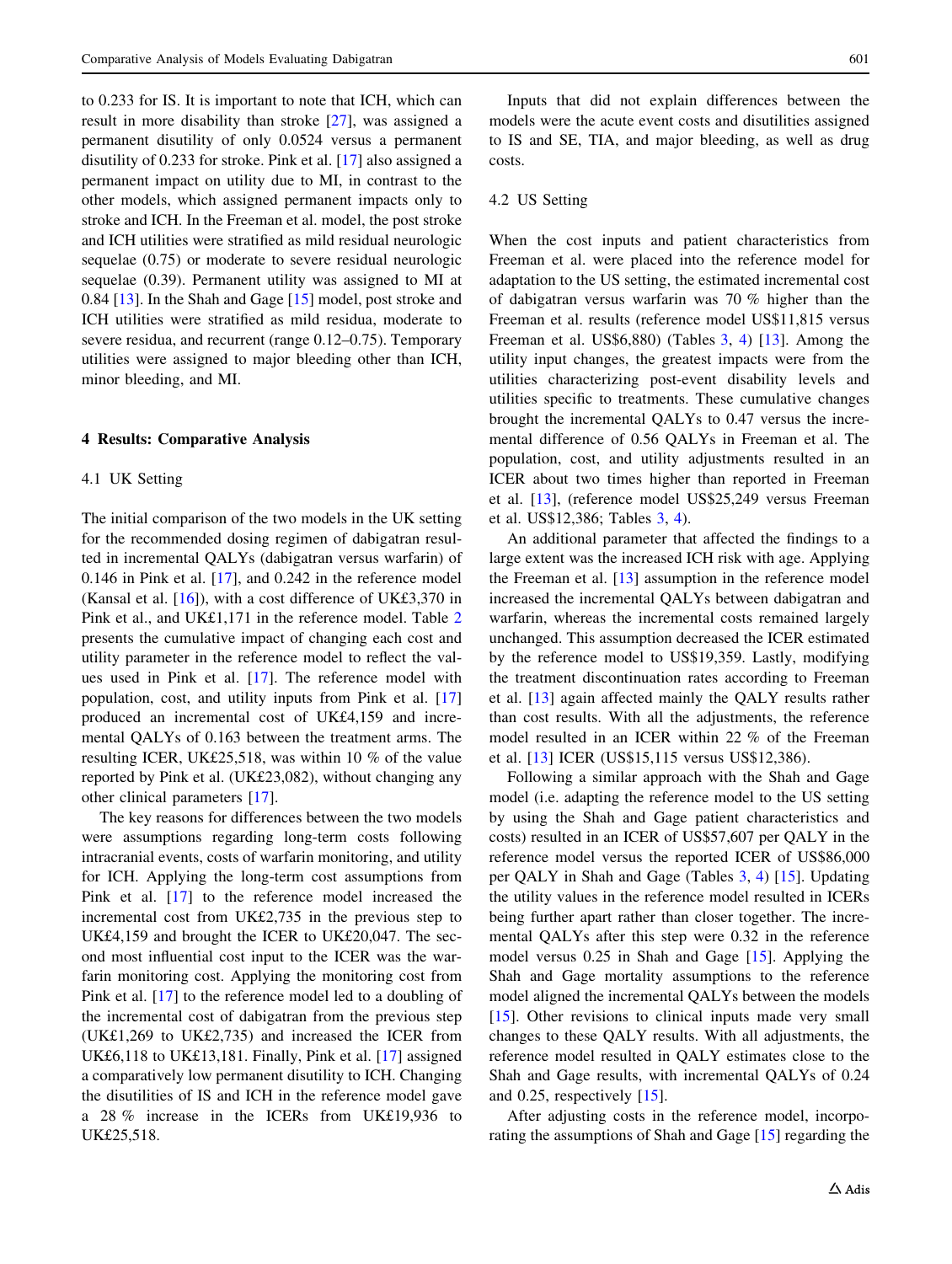projections of stroke and ICH risks over time, the resulting disability outcomes and the annual risk of AMI, only minimally changed the calculated incremental costs between dabigatran and warfarin. Assuming that warfarin patients received dabigatran following IS slightly decreased the difference in total costs between the two treatment arms. With all adjustments in the reference model, the incremental costs between dabigatran and warfarin remained below US\$10,000, less than half that in the Shah and Gage publication (reference model US\$9,408; Shah and Gage US\$20,700) [\[15](#page-15-0)]. Correspondingly, the final ICER is more than 50 % lower than that reported by Shah and Gage (reference model US\$39,534; Shah and Gage US\$86,000) [[15\]](#page-15-0). It was not possible to determine the reason(s) for the difference in incremental cost as all differences identified in the published model were applied to the reference model. In particular, the total incremental cost of the dabigatran population (including drug, monitoring, and acute and long-term costs following events) reported by Shah and Gage [\[15](#page-15-0)] exceeded the incremental cost of drug and monitoring alone in the adapted reference model (US\$20,700 versus US\$15,176, respectively) and all other cost differences (most acute and long-term costs following events) favoured dabigatran. In an effort to determine the source of the discrepant results, we performed simplified algebraic checks of the incremental drug and monitoring costs over a patient's remaining lifetime (9.1 years based on the mean discounted survival from the reference model). For example, an incremental cost of US\$2,690/year for dabigatran versus warfarin (i.e. its drug cost and associated monitoring) and conservatively assuming that 20 % of patients discontinue treatment over the first 2 years, as reported by Shah and Gage [\[15](#page-15-0)], but the remaining 80 % of patients remain adherent for the rest of their lives, implies a maximum incremental drug and monitoring cost of US\$20,120, with any additional discontinuations or reduction in clinical events with dabigatran reducing this value. This means that the total incremental cost of the dabigatran arm in the adapted reference model will always be less than US\$20,120 and thus cannot match the higher value found by Shah and Gage  $[15]$  $[15]$ .

#### 5 Discussion

Given the publication of a number of studies examining the cost-effectiveness of dabigatran versus warfarin for stroke prevention in patients with AF, it was possible to conduct a quantitative comparison of the economic models using a reference model approach. The model previously published by us [\[16](#page-15-0), [18](#page-15-0)] served as the reference for comparisons of studies in the US and UK settings. The reference model

was adapted using the inputs and key assumptions from each of the other published studies to determine if results could be reproduced, providing a more accurate and precise understanding of the impact of specific model assumptions than could be achieved with a qualitative review and descriptive comparison of published models. This enables a better interpretation of published findings by focusing attention on the assumptions underlying the key model features accounting for differences among model results.

Recently, several qualitative reviews of cost-effectiveness studies of dabigatran have been published [\[28–30](#page-15-0)]. Reddy et al. [[29\]](#page-15-0) presented a review of the clinical and economic evidence for dabigatran in patient with AF and for the prevention of venous thromboembolism. Of the models considered in the present study, only Freeman et al. [\[13](#page-15-0)] was mentioned in the review by Reddy et al. [\[29](#page-15-0)]. The review conducted by Solomon and colleagues included study results from Freeman et al. [[13\]](#page-15-0), Shah and Gage [\[15](#page-15-0)], Sorensen et al. [[18\]](#page-15-0), Pink et al. [\[17](#page-15-0)], and the UK ERGreviewed model (based on Kansal et al. [[16](#page-15-0)]) [\[5](#page-15-0)], with a broad goal of providing guidance to policy makers and clinicians when making decisions about the optimal stroke prophylaxis strategy in atrial fibrillation patients [[30\]](#page-15-0). The authors acknowledged the challenges regarding the qualityof-life data and the uncertainty of long-term care costs, consistent with the important effect of these parameters in this review. McKeage et al. [[28\]](#page-15-0) also presented a detailed summary of the findings of eight models [[5,](#page-15-0) [13–19](#page-15-0)]. The author cited some limitations of the studies including the applicability of RE-LY data to various populations. These previously published reviews, however, do not critically appraise the models or explain reasons for differences in the ICER results. Our study sought to quantify the impact of specific differences between the studies on the ICER results. Not all features of the comparison models could be implemented in the reference model, however, such as the assumption of long-term consequences of MI in Pink et al., and the specialized handling of those patients experiencing both IS and ICH events in Shah and Gage [[15,](#page-15-0) [17](#page-15-0)]. These unaccounted differences (tabulated in Table [5\)](#page-11-0) are limitations of this analysis. As discussed below, however, in general the adaptation process was able to closely replicate most of the cost and QALY results of the comparison models.

Our study found that the differences in reported costeffectiveness results across the models examined can, in general, be explained on the basis of assumptions and parameter values reported in the studies. In the UK setting, the differences in model results could be largely explained by cost and utility model inputs (Table [2\)](#page-5-0). The assumed cost and quality of life following ICH events and warfarin monitoring costs accounted for nearly all of the difference in reported results between the reference model (Kansal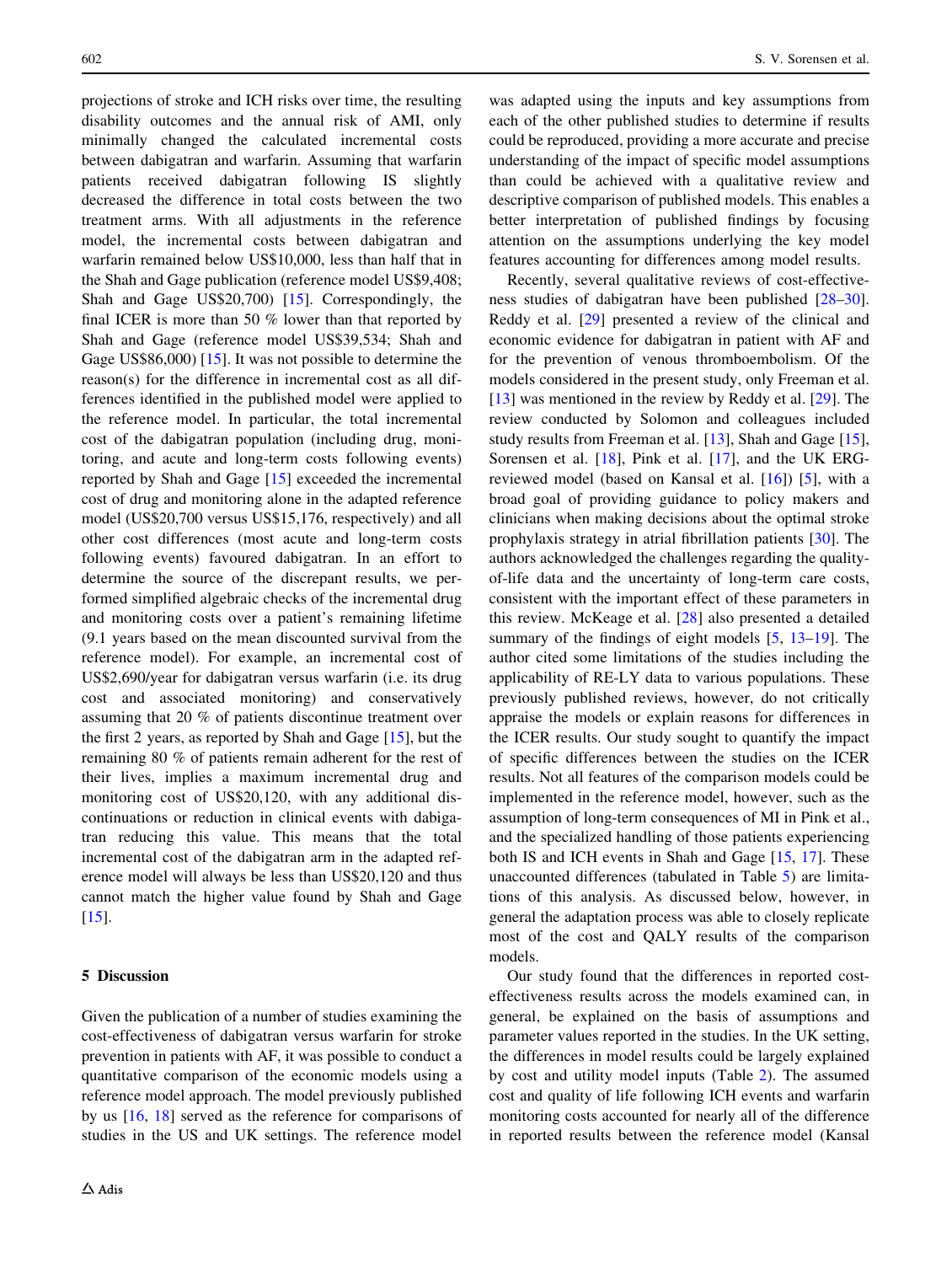et al. [[16\]](#page-15-0)) and Pink et al. model [\[17](#page-15-0)]. Modelling of ICH differed notably in Pink et al. [[17](#page-15-0)] from the other published models. In particular, the other models, including the reference model, assigned acute and permanent cost and quality-of-life detriments to ICH that were similar to, or greater than, those assigned to IS. In contrast, in Pink et al. [\[17](#page-15-0)], the acute utility impact from an ICH was valued at 0.0524, less than one-quarter of the corresponding value for stroke (0.233), and cost of ICH events was not assigned separately but aggregated with ECH, yielding a relatively low cost. Additionally, there were no long-term costs post-ICH in the Pink et al. model, despite the clinical severity and long-term disability associated with these events [\[17](#page-15-0)]. Given the significant reduction in the rate of ICH with dabigatran relative to warfarin, the Pink et al. [[17\]](#page-15-0) approach to ICH underestimates dabigatran's cost-effectiveness relative to the assumption made in the other models reviewed.

In the US setting, there were important differences between the models that went beyond unit cost and utility values. The most important variables distinguishing results in Freeman et al. from those of the reference model were the adjustments to the risk of ICH and IS as the modelled cohorts aged [\[13](#page-15-0)]. Although Freeman et al. assumed a continuous increase in the risk of IS and ICH with age, the magnitude of this increase over a 35-year time horizon may be difficult to justify [[13\]](#page-15-0). In addition, Freeman and colleagues appear to count the risk of ICH twice (as a separate event and as part of major bleeding) [[13\]](#page-15-0). Given the reduction in IS and ICH rates for dabigatran, the increases in baseline event risks tend to favour dabigatran in the costeffectiveness, as does the fact that discontinuation due to non-adherence was not included in the model. There was also a notable difference in the baseline utility of patients in the models, which can substantially alter the predicted value of preventing a stroke.

Although the reference model could reasonably replicate final ICER results for the other models, it could not replicate the results of Shah and Gage [[15\]](#page-15-0) in the US setting. QALY results could be replicated quite closely, with the most important adaptations being the use of the utility values and mortality assumptions from Shah and Gage [\[15](#page-15-0)]. The cost results, however, could not be replicated, as the total incremental cost of dabigatran published by Shah and Gage exceeded the incremental cost of drug and monitoring in the adapted reference model and all other cost differences favoured dabigatran [\[15](#page-15-0)]. The final incremental cost, and thus the final ICER, in the reference model is therefore less than half that reported by Shah and Gage  $[15]$  $[15]$ . The only identified published model characteristics not replicated in the adapted reference model were the treatment choice and costs of patients who experience both IS and ICH, but these are expected to be small contributors as very few patients experience both events and their survival should be relative short.

# 6 Conclusions

Overall, this comparison found that the differences for the cost-effectiveness of dabigatran versus warfarin among published models could be reasonably well explained by differences in reported parameters and assumptions. Important differences found were those related to the patients' risk of having intracranial events, treatment discontinuation, and mortality rates. In addition, incremental costs were highly sensitive to differences in long-term cost of disability and warfarin monitoring. Similarly, differences in the utility values following events with long-term disability affected incremental QALYs.

As additional new oral anticoagulants become available, it will be important to assess how they compare to one another [[31,](#page-15-0) [32\]](#page-15-0) and how robust those analyses are across studies. This study highlighted a few key assumptions that impact the overall cost-effectiveness estimates of dabigatran versus warfarin. As noted above, the costs of follow-up care and health-related quality of life of patients who experience an ICH event have a strong impact on overall findings. A study to quantify these post-event consequences even more accurately may be warranted. As anticoagulation treatment is expected to be given for the remainder of AF patients' lives, improved understanding of the clinical risk in AF patients of IS and ICH over time may also allow better interpretation of cost-effectiveness analyses.

Despite the differences in modelling methods, assumptions, and parameter values, however, all of the modelling studies reviewed reached generally similar conclusions about the cost-effectiveness of dabigatran in their local settings. This is consistent with the final assessments by governmental health technology assessment bodies, including NICE and the Canadian Agency for Drugs and Technology in Health [[5,](#page-15-0) [10\]](#page-15-0).

Acknowledgments The project was funded by Boehringer Ingelheim International GmbH. All authors contributed to the study concept, data interpretation, and writing of the manuscript. In addition, Anuraag Kansal, Siyang Peng, and Sonja Sorensen contributed the model analyses. Sonja Sorensen, Siyang Peng, and Anuraag Kansal acted as paid consultants on this project. Brigitta U. Monz and Carole Bradley-Kennedy are employees of Boehringer Ingelheim, the manufacturer of dabigatran.

Open Access This article is distributed under the terms of the Creative Commons Attribution Noncommercial License which permits any noncommercial use, distribution, and reproduction in any medium, provided the original author(s) and the source are credited. The exclusive right to any commercial use of the article is with Springer.